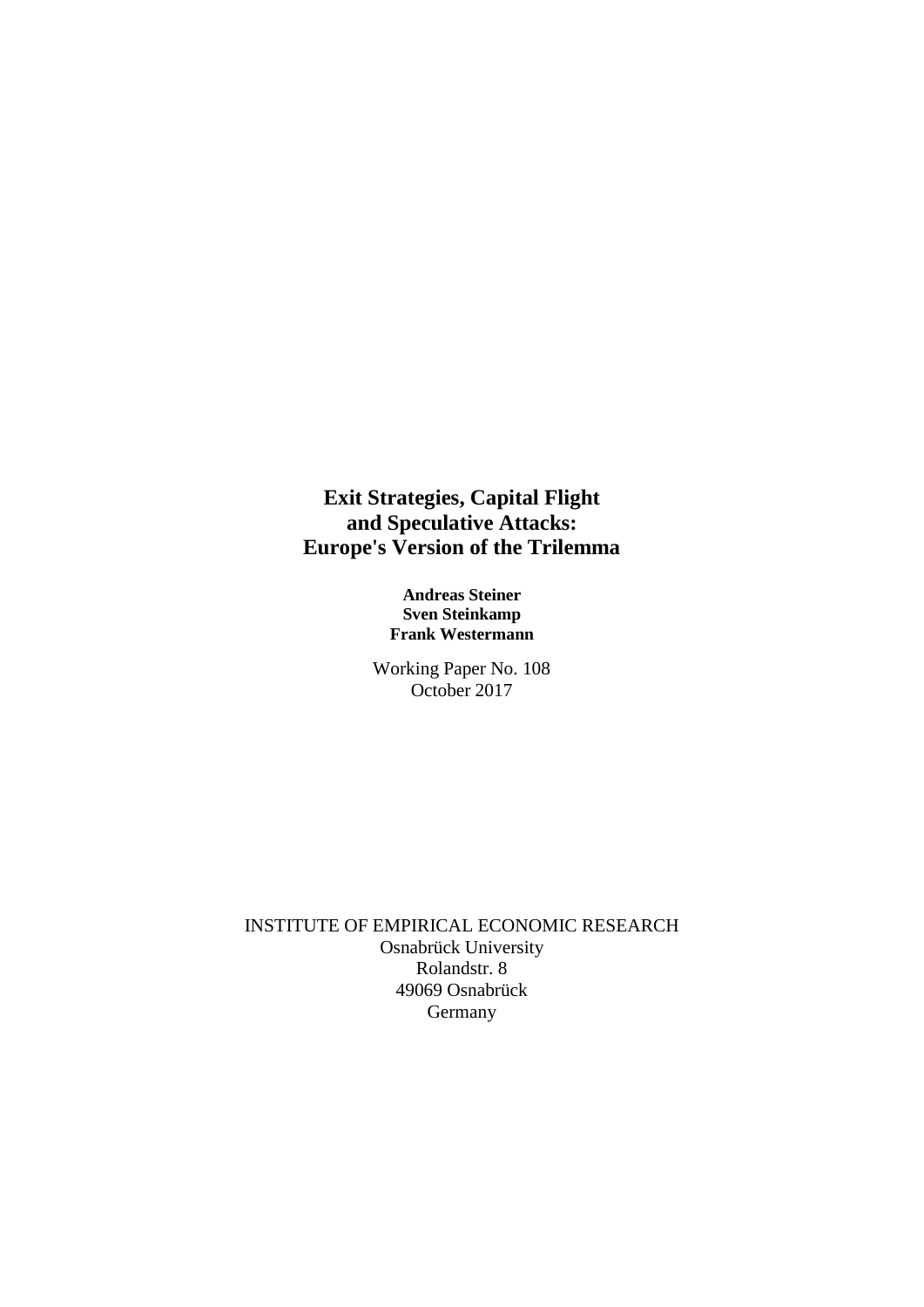# Exit Strategies, Capital Flight and Speculative Attacks: Europe's Version of the Trilemma<sup>\*</sup>

Andreas Steiner<sup>†</sup> University of Groningen and CESifo Sven Steinkamp<sup> $\ddag$ </sup> Osnabrück University

> Frank Westermann<sup>§</sup> Osnabrück University and CESifo

> > October 23, 2017

#### Abstract

In the winter  $2011/12$  a wave of internal capital flight prompted the ECB to abandon its exit strategy and to announce an unprecedented monetary expansion. We analyze this episode in several dimensions: (i) by providing an event-study analysis covering key variables from national central banks' balance sheets, (ii) by rationalizing their patterns in a portfolio balance model of the exchange rate, augmented by institutional characteristics of the TARGET2 system, and (iii) by proposing a theory-based index of exchange market pressure within the euro area. We argue that the euro area entails an inherent policy trilemma that makes it prone to speculative attacks.

JEL Classification: E42; F36; F41; F45.

Keywords: Currency Union; Exchange Market Pressure; Policy Trilemma; Speculative Attack; TARGET2.

We would like to thank, without implicating, Michael Hutchison, Kenneth Kletzer and Michael Melvin for helpful comments and suggestions, and the Bundesbank Regional Office in Bremen, Lower Saxony and Saxony-Anhalt for its financial support.

<sup>&</sup>lt;sup>†</sup>Andreas Steiner, University of Groningen, Faculty of Economics and Business, Department of Global Economics and Management, Nettelbosje 2, 9747 AE Groningen, The Netherlands, e-mail: a.c.steiner@rug.nl.

<sup>&</sup>lt;sup>‡</sup>Sven Steinkamp, Osnabrück University, Institute of Empirical Economic Research, Rolandstraße 8, 49069 Osnabrück, Germany, e-mail: sven.steinkamp@uni-osnabrueck.de.

 $\S$ Frank Westermann, Osnabrück University, Institute of Empirical Economic Research, Rolandstraße 8, 49069 Osnabrück, Germany, e-mail: frank.westermann@uni-osnabrueck.de.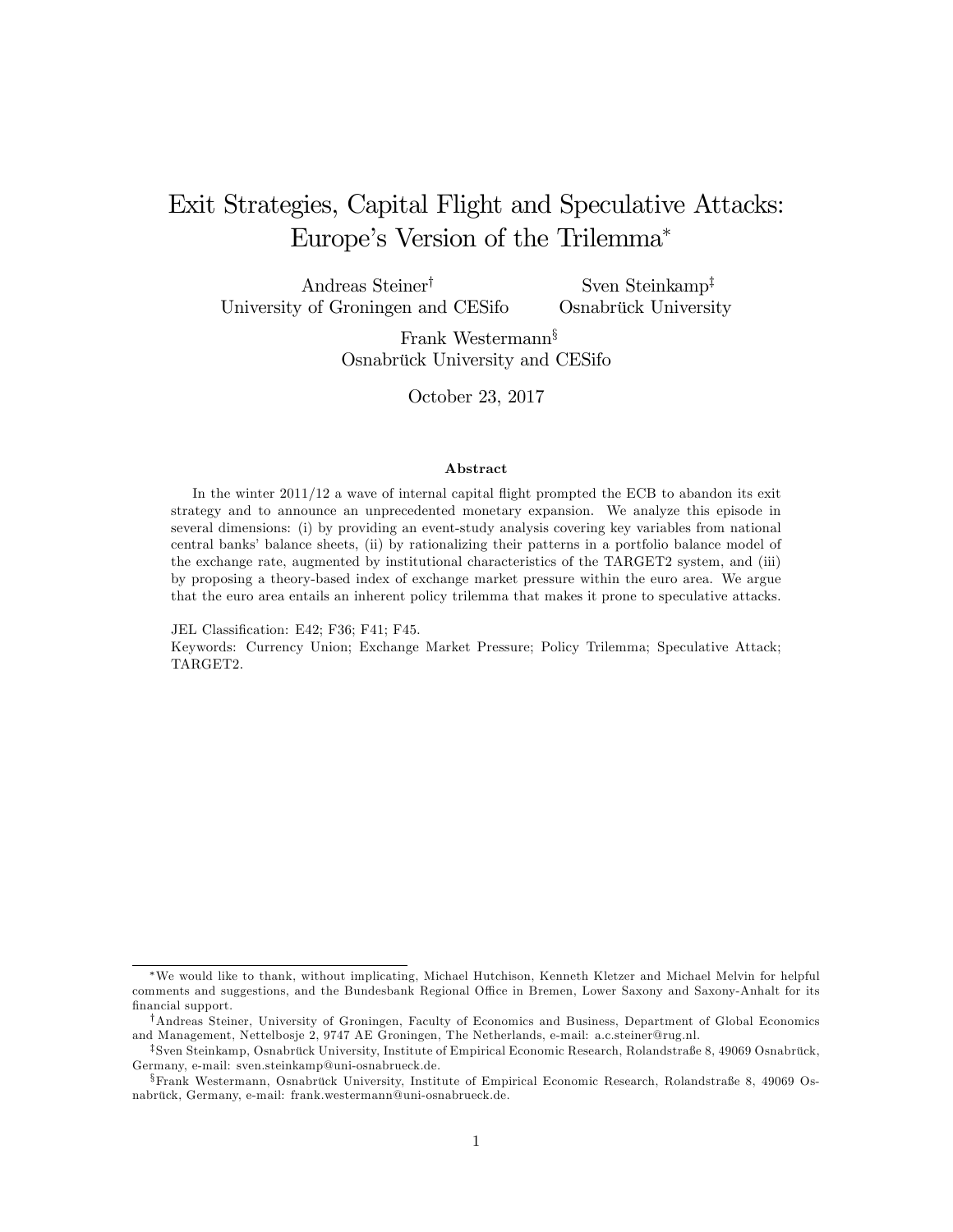## 1 Introduction

In small open economies with fixed exchange rates, capital flight often is the root cause of foreign exchange market pressure. The central bank faces the trilemma that it cannot accommodate capital flight with a monetary expansion, while at the same time keeping the exchange rate fixed. At some point countries run out of reserves and a speculative attack breaks the monetary arrangements apart.

The events of the euro crisis have been highly reminiscent of a speculative attack on a fixed exchange rate. In the winter 2011/12, internal capital áight reached its peak when national central banks (NCBs) provided one trillion euros of refinancing credit to banks, thereby accommodating investors' preferences to hold assets in safe countries.<sup>1</sup> This happened at a time when the ECB pursued an exit strategy for the euro area, by raising interest rates and collateral standards. These parallel developments generated severe market tensions and rising break-up expectations in early December 2011, when banks also started using the swap line and borrowed from the ECB in US Dollars.<sup>2</sup> A major policy reversal, including first two tranches of 3-year longer-term refinancing operations (LTROs) and later the promise of unlimited liquidity Önally stopped these capital áight dynamics. Christian Noyer, Governor of the Bank of France, interprets the ECB's actions as a "solid shield against further speculative attacks."<sup>3</sup>

The mechanism behind the attack, however, is often not well understood. What are the constraints for NCBs when providing refinancing credit to banks? What is the target of a potential speculative attack from the investors' perspective? What has been the trigger event that caused speculative capital flows within the euro area? Finally, was the attack in  $2011/12$  successful, or not?

To address these questions, we analyze the institutional characteristics of the euro area with a particular focus on the NCBs in the Eurosystem and the TARGET2 clearing system. We show theoretically that the common central bank of a currency union cannot simultaneously control the monetary base and delegate the implementation of a full-allotment policy to NCBs. At the time of a speculative attack, it is forced to abandon one of the following incompatible objectives: (i) the full-allotment policy, (ii) its monetary target or (iii) the single currency. This result is reminiscent of the well-known impossible trinity. In contrast to the literature, however, we focus on policy options within a common currency area, not on individual countries. Financial markets anticipating this predicament will attack the currency union when the ability to accommodate internal capital flight—given a particular monetary target—reaches a critically low level.

From an investor's perspective, we highlight that a flight-to-safety motivation helps to explain capital flight within the euro area. $4$  To understand the role of the Eurosystem in the crisis dynamics, it is important to keep in mind that the NCBs' liquidity provision is closely linked to the amount of safe and risky assets available for trading in the markets. The liquidity provision in the crisis countries has absorbed risky assets that were used as collateral when borrowing from NCBs. At the same time, the liquidity absorption of the safe-haven countries has released safe assets from being tied-up as collateral. This way, they became available to be purchased by investors and the price reaction of safe assets to capital áight was less pronounced. A key aspect of the euro crisis is that the amount of risky assets absorbed, and safe assets entering the market, was limited by the ECB's decision to maintain a certain monetary target. We argue that the anticipated increase in the price of safe assets, after the Eurosystem reached a critical limit, contributed to the dynamics of speculative capital áows. In a portfolio balance model of the exchange rate, we show that a strict monetary target for the aggregate euro area, combined with a full-allotment policy for NCBs, eventually creates euro-break-up expectations on the side of investors.

 $1$ See Sinn and Wollmershäuser (2012), who interpreted the euro crisis as a classical balance of payments crisis, and Tornell (2013), as well as references therein.

<sup>&</sup>lt;sup>2</sup> See also Cecchetti et al. (2012), who argue that the "Flows of funds suggest that 2012's last leg up in TARGET2 balances reflected something more akin to a currency attack than current account financing or credit reversal."

<sup>3</sup> Speech by Christian Noyer, Governor of the Bank of France and Chairman of the Board of Directors of the Bank for International Settlements, at the Institute of International Finance, Paris, 26 June 2013. The statement was made with special reference to the Outright Monetary Transactions (OMT) program.

 $4$ This is in line with Caballero et al. (2017), who argue that the perceived violation of the fiscal capacity condition of some euro area countries contributed substantially to a worldwide contraction and supply-shortage of safe assets.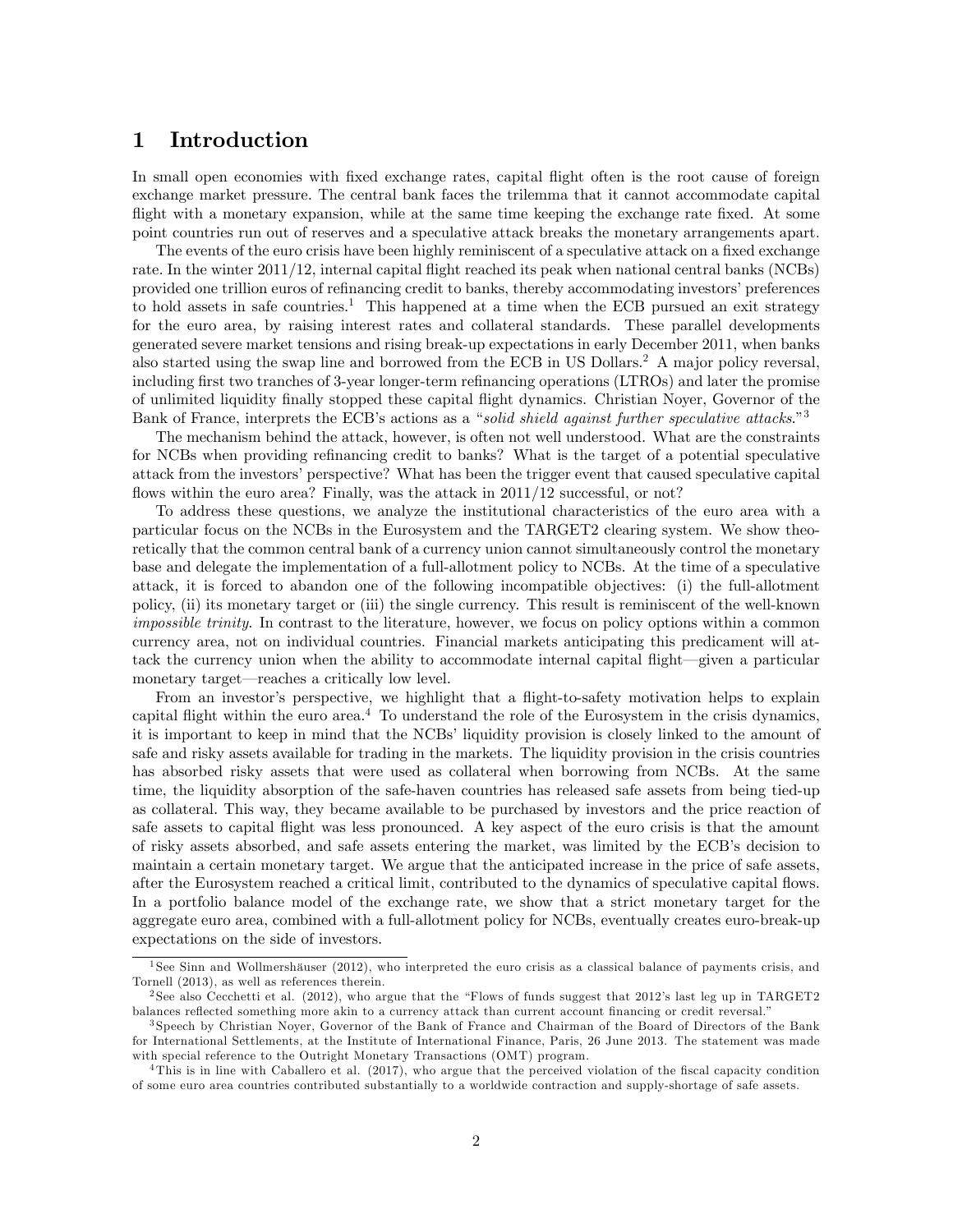The empirical analysis in this paper consists of two parts. First, we illustrate key macroeconomic variables, as well as indicators from central bank balance sheets in an event-study analysis, centered around the ECB's monetary expansion on December 8, 2011. In particular, we document the patterns of reÖnancing credit, deposits, reserves, swap lines and TARGET2 balances. We derive a set of stylized facts from this analysis by comparing a group of countries in crisis—Greece, Italy, Ireland, Portugal and Spain (GIIPS)—with a set of countries that have been the recipients of capital flight—Germany, the Netherlands, Finland and Luxembourg (DNFL). We illustrate that the observed patterns in these country groups are strikingly similar to those when comparing, for instance, Mexico and the United States around the Tequila Crisis in 1994/95. Second, based on the theoretical analysis, we construct a new proxy of exchange market pressure in the euro area. We externally verify this index by showing that it correlates with other indexes of break-up risk such as Google searches for break-up or the implied break-up probability from betting platforms.

Finally, based on theory and the empirical analysis, we argue that the ECB's exit strategy in the summer of 2011 can be interpreted as a trigger event for the attack. It added a third policy objective to the earlier decision on full allotment and the overall objective of keeping the single currency intact. The monetary expansion in December 2011 postponed the break-up scenario and the promise of unlimited liquidity in the Outright Monetary Transactions (OMT) Program ultimately forestalled the dynamics. While the attack, from today's perspective, was unsuccessful, the ECB's exit strategy was unsuccessful as well.

The remainder of the paper is organized as follows: The next section describes the behavior of key macroeconomic variables around December 2011. Section 3 provides institutional details of the TARGET2 system and shows how cross-border capital flows affect central bank balance sheets. It derives the European version of the trilemma from a central bank perspective. Section 4 integrates the institutional particularities of the TARGET2 system in a standard portfolio balance model of the exchange rate. The exchange market pressure index for the euro area is presented in Section 5. After discussing the links of our paper to the existing literature in Section 6, the final section provides policy conclusions.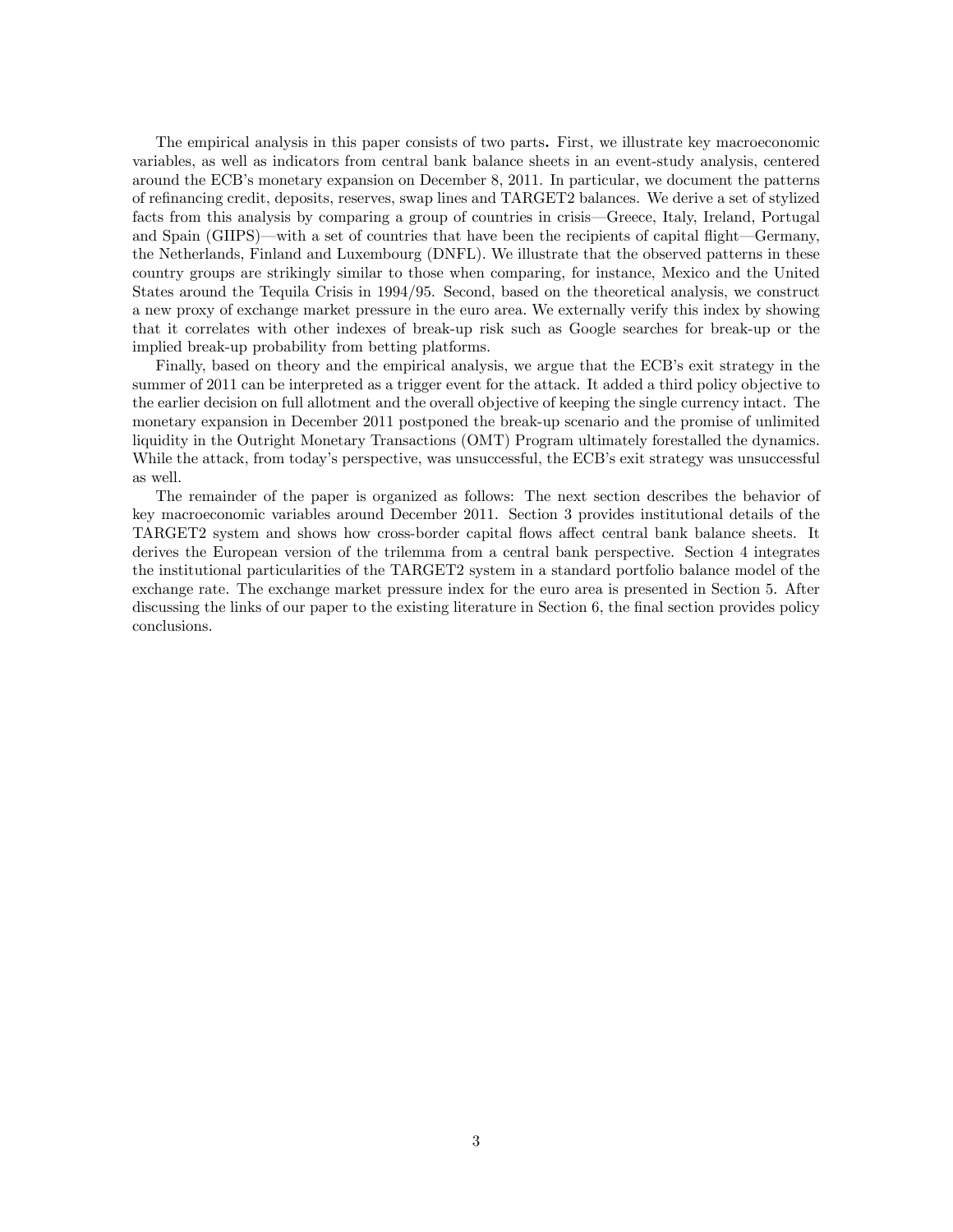## 2 Stylized Facts

We start our analysis with the pattern of key macroeconomic variables around December 2011 when the ECB abolished its exit strategy and announced an unprecedented monetary expansion, often referred to as the "Big Bazooka." The collection of graphs extends and complements the work of Sinn and Wollmershäuer (2012), who first described the TARGET2 system and the existence of a balance of payments crisis in Europe in an academic paper<sup>5</sup>. In subsequent sections, these empirical facts will be used as a basis for the theoretical analysis.

## Stylized Fact 1: In the beginning of 2011, the ECB followed an exit strategy for the euro area.

At the peak of the financial crisis, in October 2008, the ECB had reacted with a full-allotment policy, which led to an expansion of refinancing credit to private banks by  $\epsilon$ 372 bn. Thereafter, however, it has managed to return aggregate lending back to its original trend growth (see Panel A of Figure 1). This return to trend growth was not only due to a reduced demand for refinancing credit, but rather was a result of a policy reversal of the ECB. Since mid-2009, the ECB had gradually started an exit strategy, which can be seen by the tightening of collateral standards and an increase in the main refinancing rate in the beginning of 2011 (see Panel B of Figure 1). For example, the ECB decided on additional requirements for asset-backed securities to be eligible for use as collateral (November 2009), suspended the use of foreign-currency debt instruments (April 2010), applied higher haircuts  $(\text{July } 2010)$  and underlined that the ECB is able to "suspend, limit or exclude counterparties' access to monetary policy instruments on the grounds of prudence" and to reject or limit the use of assets submitted as collateral by specific banks (October 2010). Moreover, ECB officials started talking about exit strategies and increased the main refinancing rate from  $1.0\%$  in the first quarter of 2011 to 1.5% in the third quarter. By mid-2010, the media widely regarded ECB monetary policy to be in the process of exiting from its exceptional credit provision.



Figure 1: ECB Monetary Expansion and Exit Strategy

Notes: Panel A shows the total refinancing credit of the Eurosystem central banks [bn  $\epsilon$ ], Panel B shows the Eurosystem main refinancing rate for fixed-rate tenders [%]. Sources: ECB SDW (Codes: ILM.M.4F.E.A050000.U2.EUR, FM.D.U2.EUR.4F.KR.MRR\_FR.LEV).

<sup>5</sup> See also Sinn (2014) for a comprehensive overview.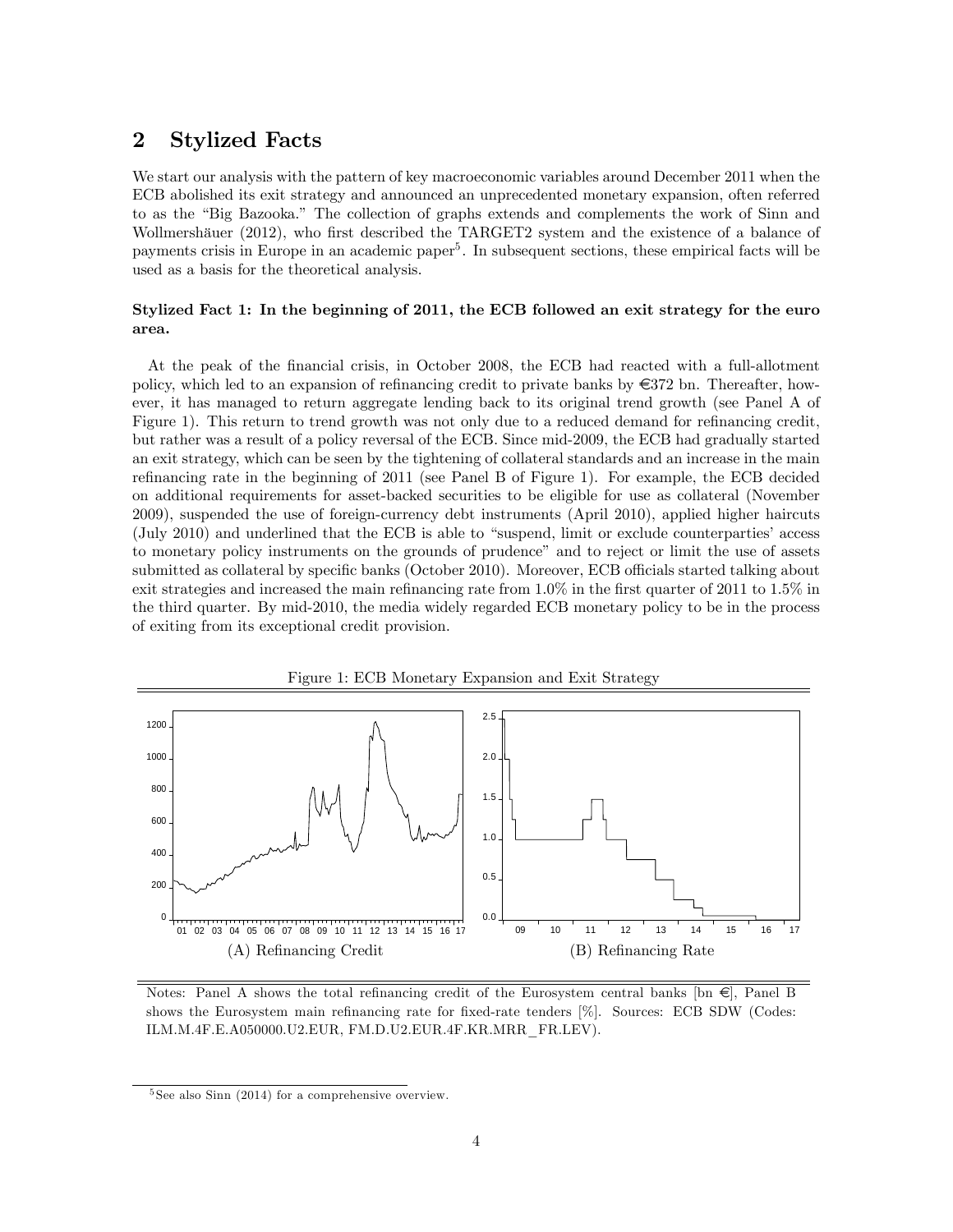## Stylized Fact 2: The ECB's exit strategy was (i) preceeded by large current account deficits and (ii) followed by a sharp reversal in private capital flows.

The second empirical observation is that there has been a continuous process of current account deficits, prior to 2011, in the GIIPS countries. The current account deficit is the "usual suspect" that has been identified as the fundamental cause of balance of payments crises in the literature. In Figure 2, which adds up the current account deficits in the GIIPS, one can clearly see an uninterrupted decline of the cumulative current account balance until 2012, when the process appears to have stabilized at about  $\in 760$  bn.<sup>6</sup>

The other two dashed lines show how this current account deficit has been financed. Up to 2011, private capital ináows were the largest source of Önancing. In mid-2011, however, private funding started to fall and fully reversed in the beginning of 2012. Since then, the GIIPS have been characterized by private capital outflows. Instead, public capital flows started to rise. Figure 2 shows official capital flows defined as the sum of all bilateral and multilateral lending, including loans by the European Financial Stability Facility (EFSF), the European Financial Stabilisation Mechanism (EFSM), the European Stability Mechanism (ESM), and intra-Eurosystem liabilities (TARGET2), which have become the largest component of public capital towards the end of the sample.



Notes: The figure shows the cumulative current account, the cumulative capital account split into private and public sector, and the change in central banks' reserves. Public-sector entities include the IMF, EFSF, EFSM, ESM, Eurosystem and bilateral lenders. All series in billions of euros. Source: IMF Balance of Payments Statistics.

#### Stylized Fact 3: Monetary aggregates mask asymmetries on NCB balance sheets.

The pattern of monetary aggregates, such as the refinancing credit displayed in Figure 1, has been masking important asymmetries across countries' NCBs. While raising the interest rate and tightening collateral requirements, the ECB has maintained its full-allotment policy, and even reduced collateral standards for some specific countries. Consequently, refinancing credit in some countries kept expanding, even though the aggregate policy was becoming more restrictive.

<sup>6</sup> See also Schnabl and Freitag (2012) for an analysis of intra-Eurosystem imbalances of the current account.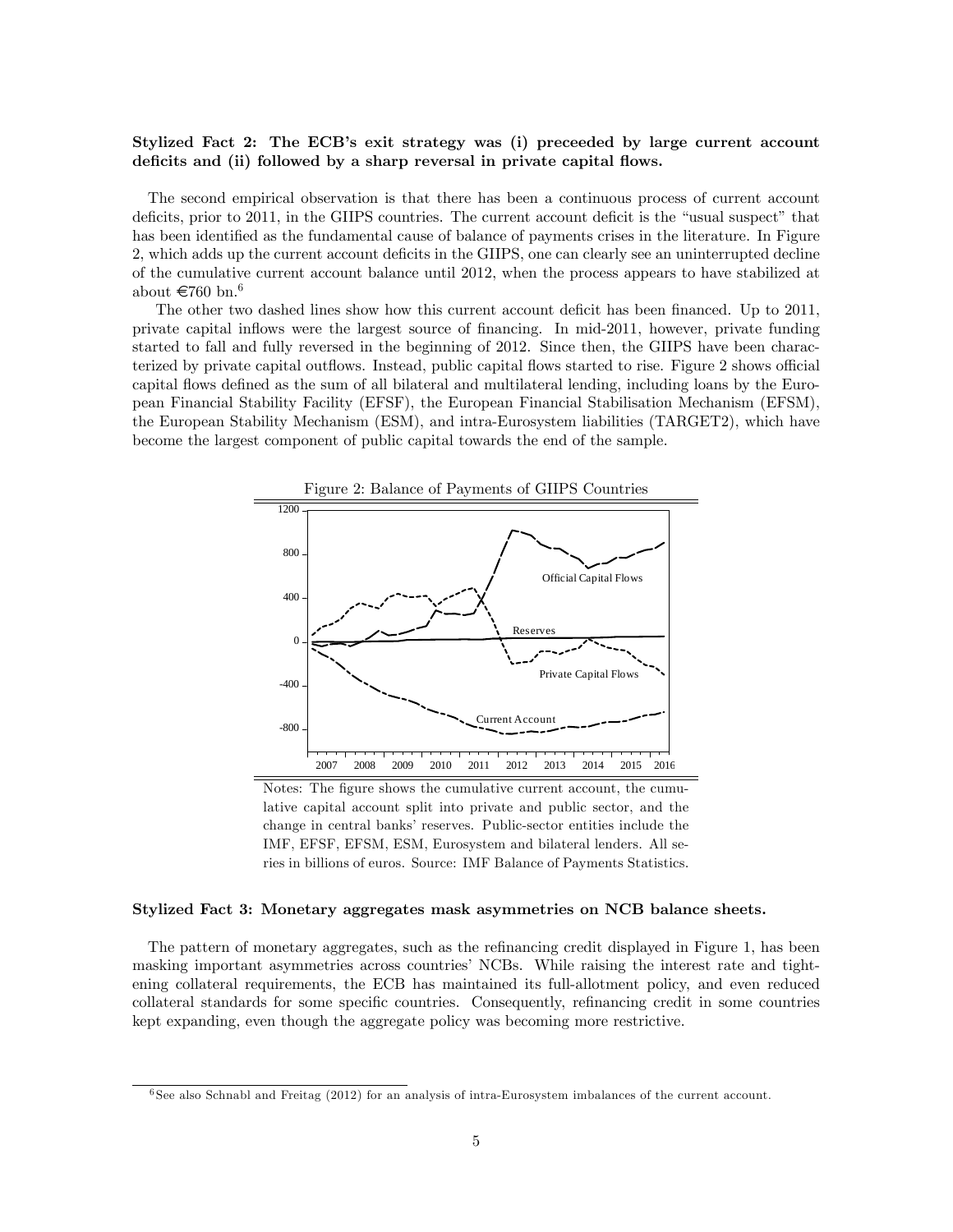Figure 3 displays the main patterns of NCBs balance sheets for two groups of countries, GIIPS and DNFL. In the upper left quadrant (Panel A), one can see that central bank credit expanded in the GIIPS up to the summer 2012, while it was falling in DNFL. This expansion of credit in the crisis countries with a parallel reduction of credit in other countries coincided with the private capital account reversal, illustrated in Figure 2. As the balance sheet analysis suggests, this process of asymmetric liquidity provision and capital áight has led to large claims and liabilities across NCBs (TARGET2 balances), depicted in Panel D of Figure 3. At the local peak in August 2012, DNFL had accumulated  $\epsilon$ 1056 bn in TARGET2 claims while GIIPS had  $\epsilon$ 1000 bn in liabilities.<sup>7</sup> Unlike in emerging market economies during balance of payments crises, however, official reserve holdings remained largely unchanged (see Panel B).



#### Figure 3: Asymmetries between Core and Periphery Central Banks

Notes: Shaded area marks December 2011. All series in billions of euros. Sources: IMF International Financial Statistics (Codes: RAFA, FASMBLD, FASAD), Euro Crisis Monitor, authors' calculations.

<sup>&</sup>lt;sup>7</sup>Most recently, since 2015, TARGET2 balances have again been experiencing a rapid increase. In contrast to their earlier rise up to 2012, this increase is largely unrelated to the provision of refinancing credit by NCBs. Instead, the program of Quantitative Easing (QE) is often implemented by asset purchases of NCBs abroad. NCBs in the countries where the assets are purchased credit the money to the seller's reserve account and get a TARGET2 claim in return. The buying NCB gets a TARGET2 liability. Given that this transaction is unrelated to the amount of refinancing credit, this accumulation of claims an liabilities is not sub ject to the same constraints discussed in our paper, as each additional bond purchased automatically generates the liquidity needed to accommodate the increase in TARGET2 balances.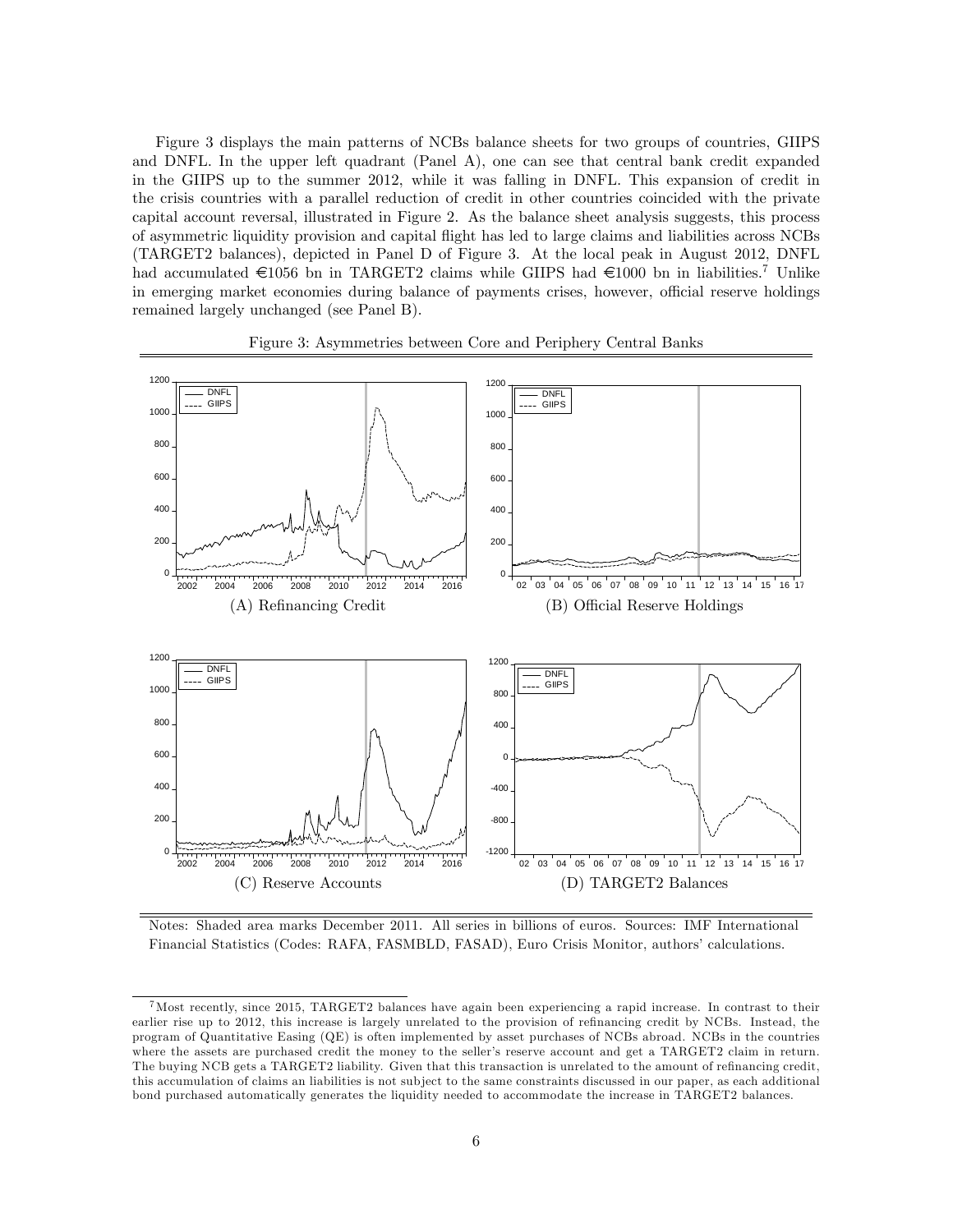Interestingly, the increase in TARGET2 balances that started in 2007 was initially not associated with an increase in excess reserves at central banks.<sup>8</sup> Reserve accounts have increased only moderately in both groups of countries, just up to the point where DNFL's refinancing credit was to approach zero. At this point excess reserves in the DNFL jumped sharply upwards while the reserve accounts in the GIIPS remained at their low level (Panel C).

## Stylized Fact 4: In 2011, refinancing credit provided by the GIIPS was exceeding its aggregate trend growth in the euro area.

The dual strategy—a monetary contraction in the aggregate with a parallel expansion in some countries—was bound to lead to a conflict eventually. Figure 4 shows that the two developments became incompatible shortly before the ECB abolished its exit strategy. In the summer of 2011, the GIIPS' refinancing credit was nearly as large as the refinancing credit in the euro area as a whole. Any further credit provision in these countries could not have been offset by a reduction in refinancing credit in other countries. Instead, aggregate refinancing credit—and thus the exit strategy of the euro area as a whole—would be affected.



Figure 4: Refinancing Credit – GIIPS vs. Aggregate

Ex ante, of course, markets could not know how the ECB would react to such a conáict: Would it enforce its exit strategy, or would it accommodate the expansionary path of some of the NCBs by providing liquidity in the aggregate? When the gap between refinancing credit in the GIIPS and the trend growth projection of the aggregate reached a critically low level, there was tension in the markets, which was visible in rising euro break-up expectations.

Notes: The figure shows the refinancing credit of the central banks of Greece, Ireland, Italy, Portugal and Spain (dashed line) versus the total Eurosystem (solid line), both in billions of euros. Sources: ECB SDW (Codes: ILM.M.4F.E.A050000.U2.EUR, BSI.M....N.N.A20.A.1.U2.1000.Z01.E).

<sup>&</sup>lt;sup>8</sup>This is consistent with Step 2 of capital flight illustrated in Appendix A.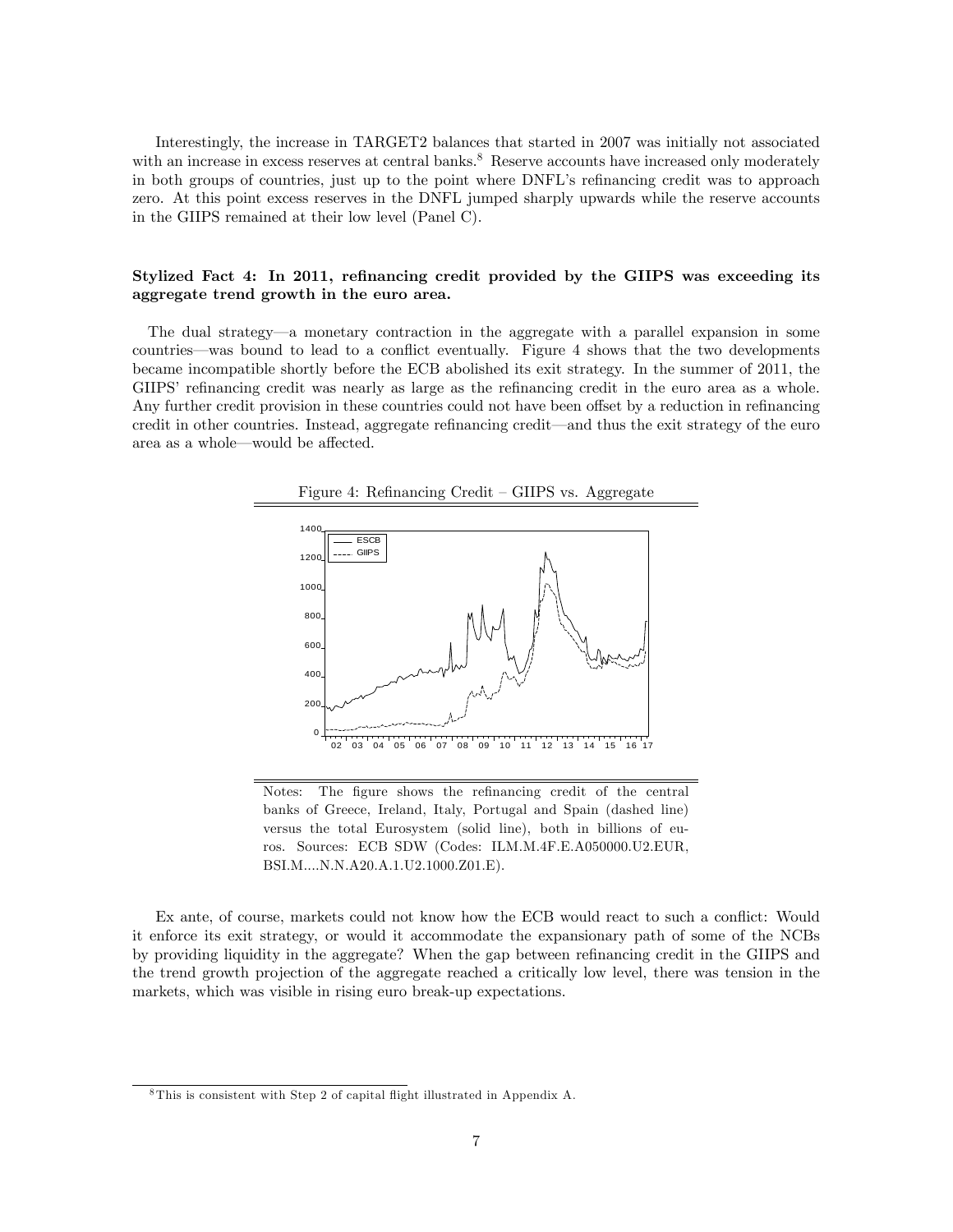## Stylized Fact 5: At the end of 2011, financial tensions were visible in rising break-up expectations.

At the end of 2011, financial markets clearly sensed that the euro area had reached a critical limit, where policies of NCBs and those of the ECB council would become incompatible. This general sense of uncertainty about the euro area as a whole is visible in proxies for euro break-up risk. Panel A of Figure 5, for instance, displays the implied break-up probability from the private betting platform Intrade. The probability of a break-up, according to these data, was never as high as in the fourth quarter of 2011, when the implied probability of at least a partial break-up of the euro area reached about 60%. It only substantially declined after the announcement of the OMT program in the third quarter of 2012, where it fell below  $10\%$ <sup>9</sup> Panel B of Figure 5 shows the number of Google searches for "Euro Break-up."<sup>10</sup> The graphs show that these searches were never as high as in November 2011, shortly before the ECB abolished its exit strategy.



Notes: Panel A shows the probability of at least a partial break-up of the euro area as implied by trades on the private betting platform Intrade [%]. Panel B depicts the Google search volumes for the term "euro break-up" [index  $11/2011=100$ ]. Sources: Intrade, Google Application Trends.

The markets' realization that the expansionary course of some NCBs would soon no longer be consistent with the ECB exit strategy, has generated a development that is highly reminiscent of a speculative attack within the euro area. The timing of the attack is best illustrated in weekly data on the Euro–USD swap line (Figure 6).

## Stylized Fact 6: When banks started using the ECB–FED swap line, the ECB abolished its exit strategy.

Figure 6 shows that, since its reintroduction in December 2007, this swap line was hardly used until early December 2011. To interpret this graph, which shows a sharp spike on December 8, 2011, it is important to be aware of the institutional details and exact timing of monetary policy operations: In order to borrow from the NCBs in regular open market operations or swap lines, private banks need

 $9$  See Steinkamp and Westermann (2014) for an interpretation of this decline in the context of the seniority reversal of the ECB.

<sup>&</sup>lt;sup>10</sup> The two measures of break-up probability have a correlation coefficient of 0.61.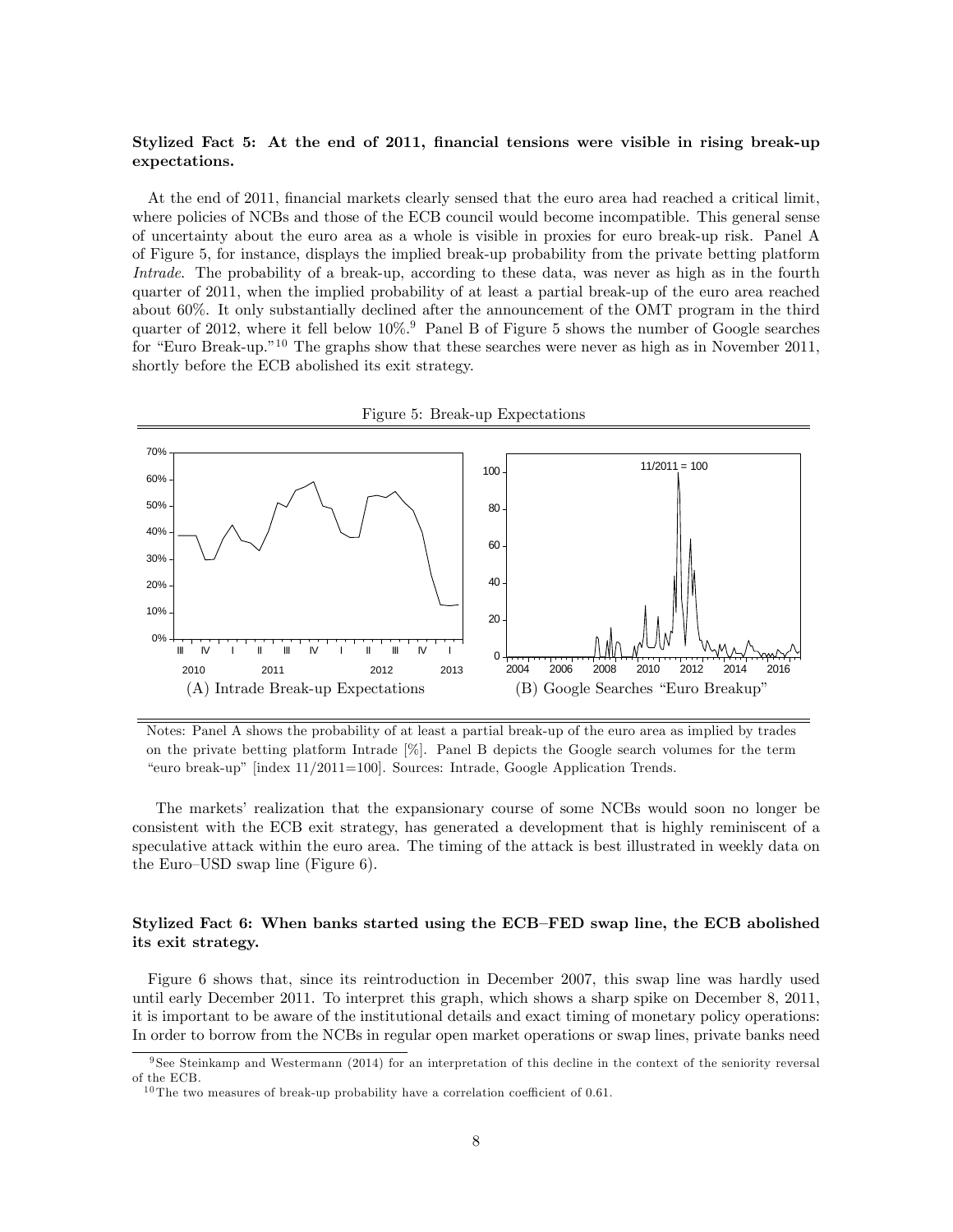to place their requests for funding the day before the day of the allotment. Policymakers at the ECB thus knew about the demand for foreign exchange (FX) loans via the swap line the evening before the monetary expansion and the abolishment of the exit strategy was announced. A big jump in FX lending would have been interpreted as a sign of a beginning process of currency substitution, a clear signal of an imminent balance of payments crisis for the euro area as a whole.

To prevent this path of events, the ECB was forced to abandon its exit strategy. On the morning of December 8, the ECB announced that it would áood the markets with liquidity by (a) reducing the minimum reserve requirement,  $(b)$  lowering the collateral standards and  $(c)$  offering a three-year longer-term refinancing operation (LTRO).





Note: The figure shows the amount of outstanding swap line credit of the Eurosystem at the US FED [bn. \$]. Source: Federal Reserve Bank of New York.

## Stylized Fact 7: The patterns in the euro area are reminiscent of those of earlier balance of payments crises.

The patterns in the euro area are highly reminiscent of those in other well-known balance of payments crises. They are, for example, closely analogous to the Mexican crisis of 1994, which had a similar starting point, but a different ending. Panel A of Figure 7 illustrates the Mexican case. In the run-up to the Tequila Crisis in the fall of 1994, the central bank of Mexico expanded the monetary base by buying government bonds and lending to banks against government bonds as collateral. This liquidity, however, was not used for investment in the domestic economy, but rather for capital flight to the United States. Investors simply converted the Mexican peso to US dollars at the Öxed exchange rate and purchased US assets. Trying to sustain the fixed exchange rate regime, the central bank of Mexico was forced to run down its international reserves. At some point, when reserves hit a critically low level, a speculative attack set in and forced the central bank to abandon the exchange rate peg (see Sachs et al., 1996).

Similar to Mexico (see Panel B of Figure 7), the GIIPS have been expanding central bank credit against government bonds and other collateral. The liquidity created in this operation was, to a large extent, not used for domestic investment, but rather for capital áight. Unlike Mexico, the GIIPS NCBs did not run down their international reserves. Instead, they accumulated TARGET2 liabilities.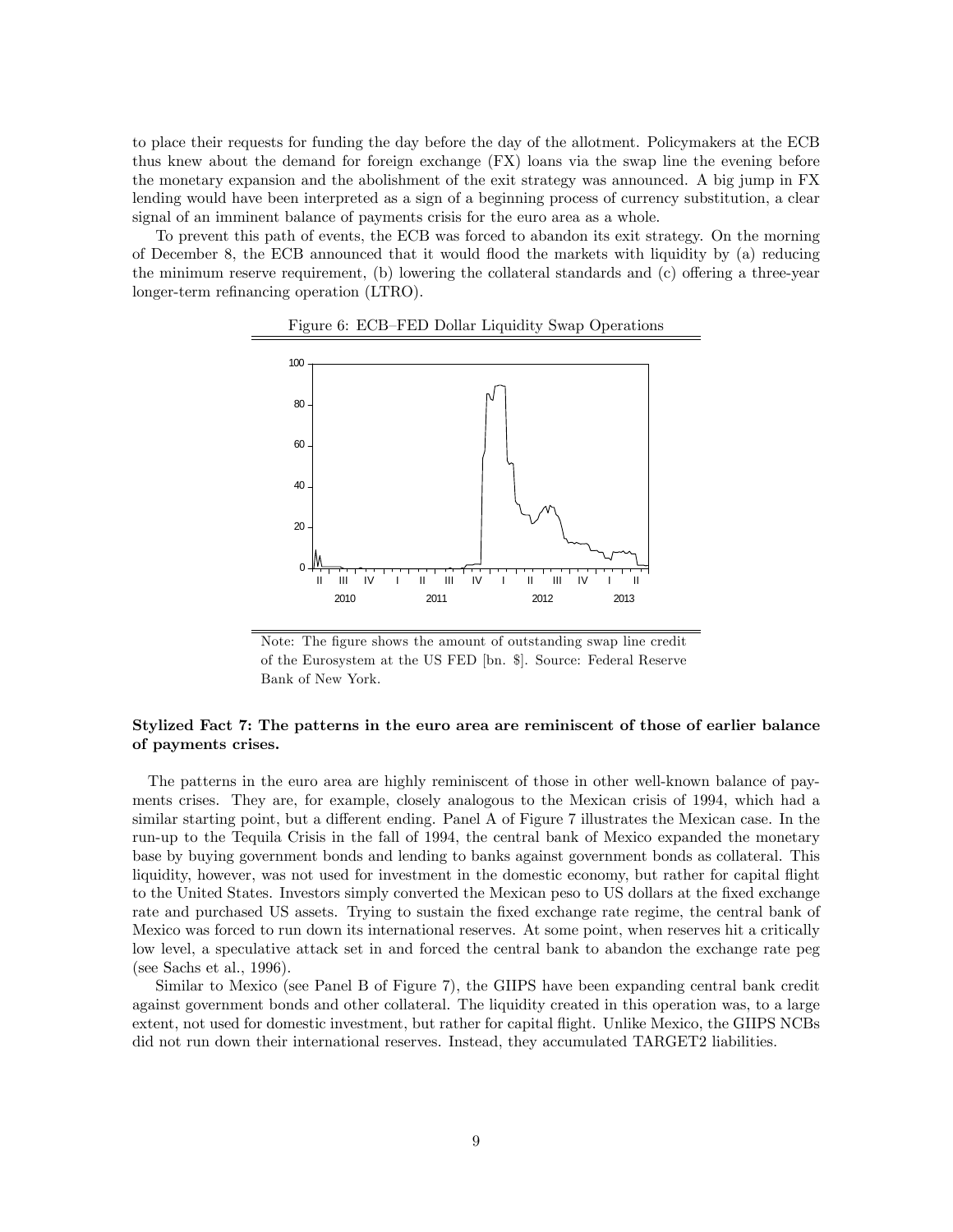While the dynamics of the two speculative attacks were similar, there are also some differences: First, the euro area did not break apart, but the Mexican peso–US dollar peg did in November 1994. This is because the ECB abolished its exit strategy on December 8, 2011. Second, the crisis countries did not lose their international reserves. Instead, they have accumulated large TARGET2 liabilities and the central banks in DNFL have accumulated TARGET2 claims. The TARGET2 system can on an abstract level—be interpreted as an unlimited swap line among the members of the Eurosystem.





Notes: The Ögure compares the development of domestic credit and international reserves in Mexico (both in billion US dollar) with the refinancing credit in Germany and the GIIPS countries (both in billions of euros). Sources: International Financial Statistics (IFS), Euro Crisis Monitor.

#### Stylized Fact 8: The euro area also reached sensitive political limits.

In addition to the conflict between ECB policy for the aggregate euro area and actions of individual NCBs, the euro area also reached sensitive political limits towards the end of 2011. Panel A of Figure 8 shows the claims and liabilities of the German Bundesbank that result from open market operations. As money created in the GIIPS was wire transferred via the TARGET2 system, there was an abundance of liquidity in Germany. As domestic banks stopped borrowing from the Bundesbank, it needed to accept liabilities to financial markets—in form of private banks' reserve deposits—as a byproduct of executing the private wire transfers to Germany. Panel B of Figure 8 shows that the German Bundesbank had become a net borrower vis-à-vis its private banking system at the beginning of 2011. While not constituting a technical limit as long as banks were willing to hold deposits at their central bank, this process clearly might hit a political limit at some point.

An indicator that a political limit had been reached at the Bundesbank is a letter written by the Bundesbank president, Jens Weidmann, to the ECB president, Mario Draghi, on February 29, 2012, where he asks for better collateral standards in the countries in crisis and points towards the enormous TARGET2 balances that had accumulated during the preceding Öve years. This letter is reminiscent of the famous Emminger Letter—also written by a Bundesbank president and directed to Helmut Schmidt, the chancellor of Germany, in 1978. In this letter, Emminger pointed out the enormous risk of supporting a two-sided Öxed exchange rate regime up to an unlimited amount of central bank interventions.<sup>11</sup>

 $11$  See Marsh (2009).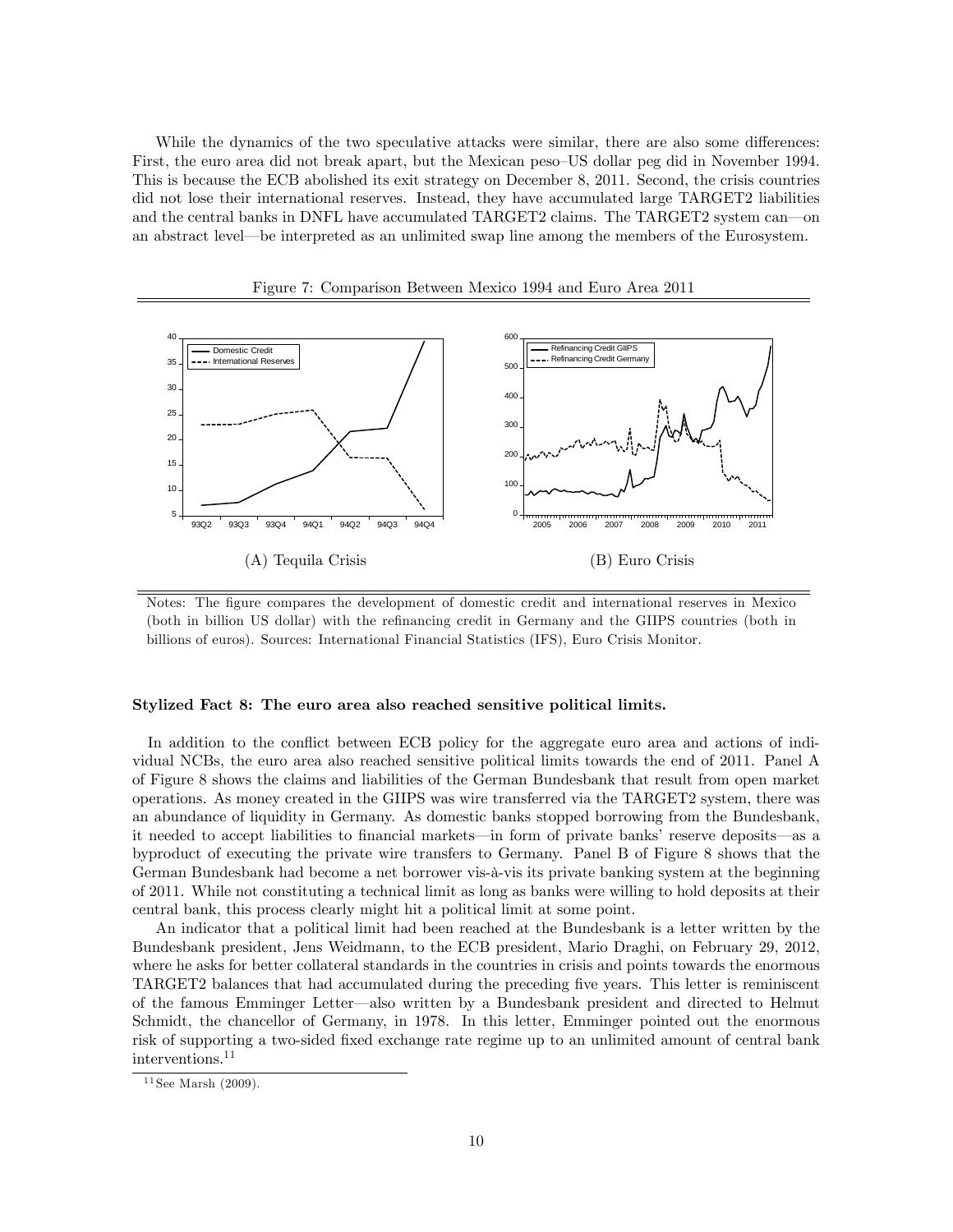Schmidt's answer to Emminger was to sign the treaty and—if worst comes to worst—argue that the conditions under which the treaty has been signed have changed and abandon the peg if needed. Translating this to current events would mean that the Bundesbank, at any point, could refer to agreements such as the no-bailout clause, the Maastricht treaty or the prohibition of monetary financing of sovereigns and stop executing TARGET2 transfers if these are deemed to be excessive.



Figure 8: Bundesbank Position Against Domestic Private Banking System

In fact, Sinn and Wollmershäuser (2012) pointed out that the Bretton Woods system had broken apart for a similar reason. In the 1970s, the Bundesbank had become a net borrower with respect to the Önancial sector. Its net position, shown in Panel B of Figure 8, reached a value of about 80 bn. German Mark or about 5% of GDP. The peak in its net-borrowing position in the most recent episode was, in contrast, nearly 328 bn. German Mark, constituting roughly  $14\%$  of GDP in 2012—i.e., three times as large as in 1973. In fact, Panel B of Figure 8 shows that, at a weekly frequency, the time pattern of the net position of the Bundesbank prior to the breakup of the Bretton Woods system in March 1973 was very similar to the one prior to the "Big Bazooka" in December 2011.

Notes: Panel A in billions of euros at current prices, Panel B in billions of German Mark at constant 1990 prices. Sources: Bundesbank, ECB, IFS.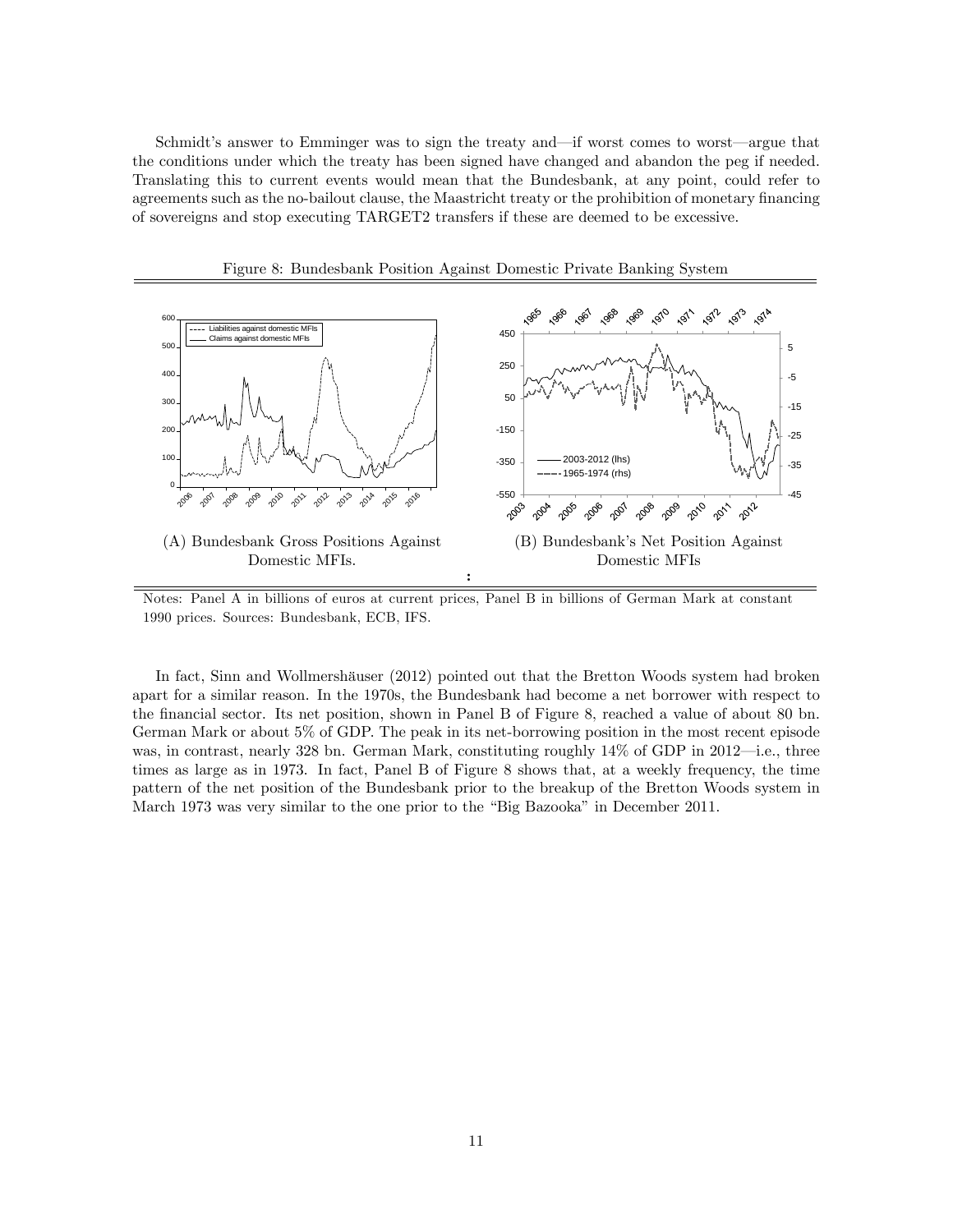## 3 Europeís Trilemma: A Central Bank Perspective

In the following section, we rationalize the empirical patterns described above from a central bank perspective. To this end, we analyze how capital áight a§ects the balance sheets of NCBs and the common central bank. This allows us to identify a set of constraints from which Europe's version of the trilemma emerges.

### 3.1 Central bank balance sheets in a currency union

To illustrate the constraints of the Eurosystem, we consider the following setting: Two countries, Country 1 and Country 2, form a currency union.<sup>12</sup> They establish a common central bank (CCB), which sets monetary policy. Monetary policy operations, however, are undertaken by NCBs. In particular, the provision of central bank money remains in the responsibility of the NCBs in accordance with common monetary policy.

Central bank liabilities consist of money in circulation (M) and deposits of commercial banks on their reserve accounts  $(D)$ . Refinancing credit  $(C)$  and international reserves  $(R)$  form the central banks' assets. In practice, other assets including government bonds constitute an additional item on the asset side of central bank balance sheets. For simplicity, we abstain from explicitly including it in this analysis and assume that other assets are held constant.<sup>13</sup> Moreover, we do not consider net worth, which might show up on the liability side as an accounting item.

In addition, this currency union is characterized by the unique feature that NCBs may accumulate liabilities and claims towards each other. These are called TARGET positions (T). The interesting feature of TARGET assets is that they may become negative. They exist in the form of assets and liabilities. In the aggregate over all countries they sum up to zero and thus  $T_1 = -T_2$ . This is empirically confirmed by the opposed behavior of TARGET2 balances in GIIPS and DNFL countries as shown in Panel D of Figure 3 above. The other asset types—refinancing credit and foreign reserves in turn, cannot fall below zero (refer to Figure 3 to track the behavior of these asset types in the euro area).<sup>14</sup> The stylized central bank balance sheets of our currency union are shown in Figure 9.



Figure 9: Stylized Central Bank Balance Sheets in a Currency Union

 $12$  This model may easily be expanded to the case of n countries. Alternatively, Countries 1 and 2 may be interpreted as two groups of countries, with target assets and target liabilities, respectively.

<sup>&</sup>lt;sup>13</sup>A balance sheet presentation including government bonds may be found in Appendix A.2.

<sup>1 4</sup>Unconventional monetary policies may allow central banks to hold net domestic liabilities. This presupposes that central banks issue their own securities. By way of example, the issuance of debt certificates by the ECB is one of its instruments for open market operations. To date, however, this tool has not been used. Moreover, legally, the ECB, but not the NCBs, is allowed to issue debt. Similarly, a central bank may have net liabilities in foreign currency. This, however, implies that foreign entities provide credit to the central bank. Examples are central bank swap lines.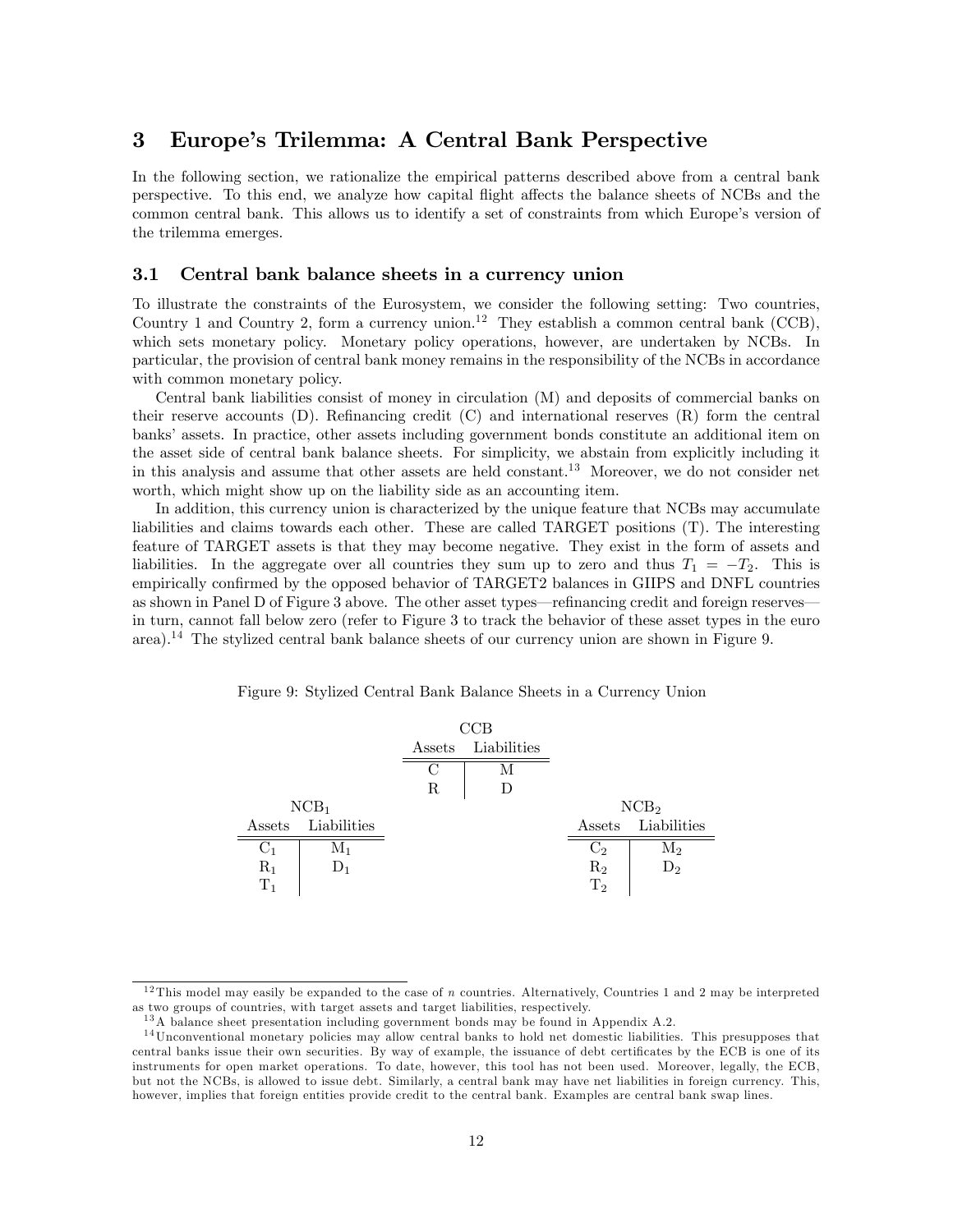The consolidated balance sheet of the currency union corresponds to the sum of the balance sheets of NCBs.<sup>15</sup> Variables without index denote currency union-wide aggregates, e.g.  $M = M_1 + M_2$ . A bar over a variable denotes fixed values.

Assume for simplicity that both NCBs are of equal size such that each accounts for half of the assets of the consolidated balance sheet. This capital share is determined when the currency union is created. It is fixed over time. The division of the components of the consolidated balance sheet between the NCBs, however, is not predetermined. Theoretically, the entire refinancing credit can move to the balance sheet of one NCB. The accounting identity implies for the currency union that

$$
\sum_{i=1}^{2} M_i + \sum_{i=1}^{2} D_i = \sum_{i=1}^{2} C_i + \sum_{i=1}^{2} R_i,
$$
\n(1)

where  $i$  is a country index.

Let us assume that monetary policy is determined by the common central bank, which targets the evolution of the monetary base defined as  $M0 = M + D^{16}$ . This assumption is consistent with Stylized Fact 1, which shows that the ECB was following an exit strategy for the euro area in its entirety. By implication, union-wide central bank assets are constant. Although NCBs maintain their full-allotment policy, the balance sheet of the common central bank cannot be extended in the aggregate.

Assets consist of reserves and refinancing credit. For simplification, we assume that NCBs hold their reserve levels constant because they are not allowed to intervene in the foreign exchange market without approval of the common central bank.<sup>17</sup> By implication, union-wide supply of refinancing credit is constant.

## Proposition 1 (Balance sheet constraint in a consolidated currency union)

For  $M0 = \overline{M0}$  and  $R = \overline{R}$ , it follows from equation (1) that  $C = \overline{C}$ .

Let us turn to the individual NCBs' balance sheets. The balance sheet constraint  $(1)$  augmented by intra currency union TARGET claims and liabilities implies for each NCB:

$$
M0_i = C_i + \overline{R}_i + T_i. \tag{2}
$$

This identity shows that an increase in refinancing credit,  $C_i$ , must be balanced by a decrease (liability) of  $T_i$  assets or an increase in the monetary base  $M0_i$ . Remember that the NCBs' monetary base may increase or decrease; the constraint of a constant monetary base only applies to the monetary union as a whole.

Proposition 2 (Balance sheet constraint for individual members of the currency union) If in a monetary union with NCBs (1)  $M0 = M0$  and (2)  $R_i = R_i$ , then  $\Delta C_1 = -\Delta C_2$ .

**Proof.** Given that  $T_1 = -T_2$ , (2) can be rewritten for Country 1 as

$$
M0_1 = C_1 + R_1 - T_2.
$$

Aggregating over both countries, one gets

$$
\overline{M0} = C_1 + C_2 + \overline{R}.\tag{3}
$$

<sup>&</sup>lt;sup>15</sup>In practice, NCBs might transfer capital to the common central bank. From an accounting perspective, however, it makes no difference whether the common central bank is endowed with its own capital, whether its capital enters as a liability towards the NCBs or whether its own balance sheet is empty. In any case, the union-wide central bank balance sheet is not affected by the distribution of intra-Eurosystem claims and liabilities.

 $16$ Provided that the money multiplier is stable, this is in line with a policy of money targeting where the central bank's target is a money aggregate like  $M1$ ,  $M2$  or  $M3$ . The ECB, for instance, monitors developments of  $M3$  and its components as part of its two-pillar strategy of monetary policy.

<sup>&</sup>lt;sup>17</sup> See "Guideline of the ECB, 23 October 2003 for participating Member States' transactions with their foreign exchange working balances pursuant to Article 31.3 of the Statute of the ESCB and of the ECB (ECB/2003/12)."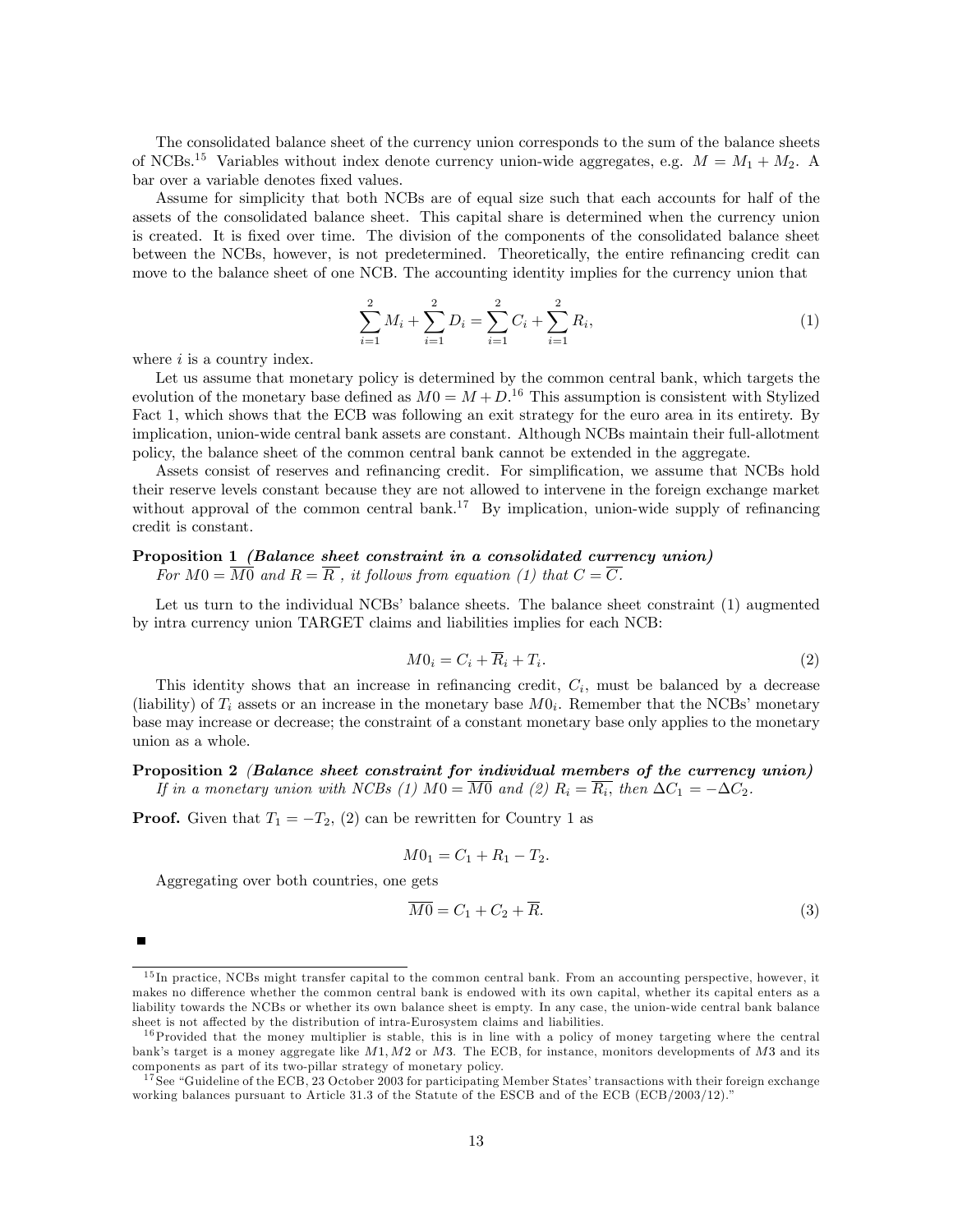To hold the union-wide monetary base constant, any increase  $\Delta C_1$  has to be offset by an equal decrease  $\Delta C_2$ . This means that an increase in refinancing credit in one country is offset by an equal decrease in refinancing credit in the union's remaining countries.<sup>18</sup> We call this mechanism *reserve* constraint because of its similarity to the flow of reserves between central banks outside a monetary union in the face of a balance of payments deficit.

**Corollary 1** If the amount of aggregate refinancing credit is constant and finite, refinancing credit provided by an individual NCB cannot grow indefinitely.

TARGET balances thus can be expressed as the difference between monetary base and refinancing credit:

$$
T_i = M0_i - C_i - \overline{R}_i. \tag{4}
$$

While, legally, there exists no upper or lower limit to TARGET balances, TARGET liabilities are constrained by the other central bank's ability to accumulate TARGET assets.

#### Proposition 3 (TARGET constraint)

If the common central bank follows an exit strategy for the entire monetary union  $(M0 = \overline{M0})$ , there exists an upper limit for TARGET balances, given by

$$
T^{\max} = \overline{M0} - \overline{R_i}.\tag{5}
$$

**Proof.** The formula can be derived from equation (4) after setting  $M0_i = M0_1 + M0_2 = \overline{M0}$  and  $C_2 = 0.$ 

TARGET balances may not exceed the aggregate monetary base minus reserves of the NCB with TARGET claims. This limit is reached when refinancing credit of the NCB with a positive TARGET position has fallen to zero. Except reserves, all assets of the NCB with TARGET claims have been transformed into TARGET claims.

### 3.2 Imbalances

In the following sections, we examine under which conditions the TARGET constraint might become binding. To this end, we consider two possible scenarios: (i) a current account deficit in Country  $1$ (foreign country) with respect to Country 2 (home country), which is not Önanced by private capital flows and (ii) capital flight from Country 1 to Country 2. Both transactions imply that foreign agents exchange foreign central bank money for home central bank money as described in Appendix A. With respect to central bank accounting, both transactions are identical: They increase refinancing credit of  $NCB<sub>1</sub>$  in exchange for growing liabilities of  $NCB<sub>1</sub>$  towards  $NCB<sub>2</sub>$ . These scenarios correspond to the developments in the euro area as described in Stylized Fact 2.

#### 3.2.1 Imbalances without currency union

To highlight the particularities of a currency union, we first describe the effects for countries that supply their own money. A cross-border transaction from Country 1 to Country 2 implies that  $NCB<sub>1</sub>$ loses reserves and its balance sheet contracts (see Figure 7 of the stylized facts for an illustration of the fall in international reserves in Mexico during the Tequila Crisis). Sterilization via the provision of refinancing credit allows  $NCB<sub>1</sub>$  to restore the balance sheet total and to keep the amount of central

 $1<sup>8</sup>$ It is worth noting that we abstract from the presence of other assets on the central bank balance sheets. In practice, these may provide some additional leeway: To hold the monetary base constant, central banks may offset an increase in refinancing credit by a sale of other assets (e.g. government bonds) instead of reducing refinancing credit in the other country. However, once all other assets were sold, the limits as described above apply. Moreover, NCB<sub>2</sub> may issue debt certificates when  $C_2 = 0$ . This, however, would be an unconventional policy and has to be announced well in advance to impede an attack. If speculators question the sustainability of the central bank balance sheet, the announcement itself might provoke an attack. In theory, deposits of commercial banks on their reserve accounts provide an alternative source to fund cross-border transactions without affecting the monetary base.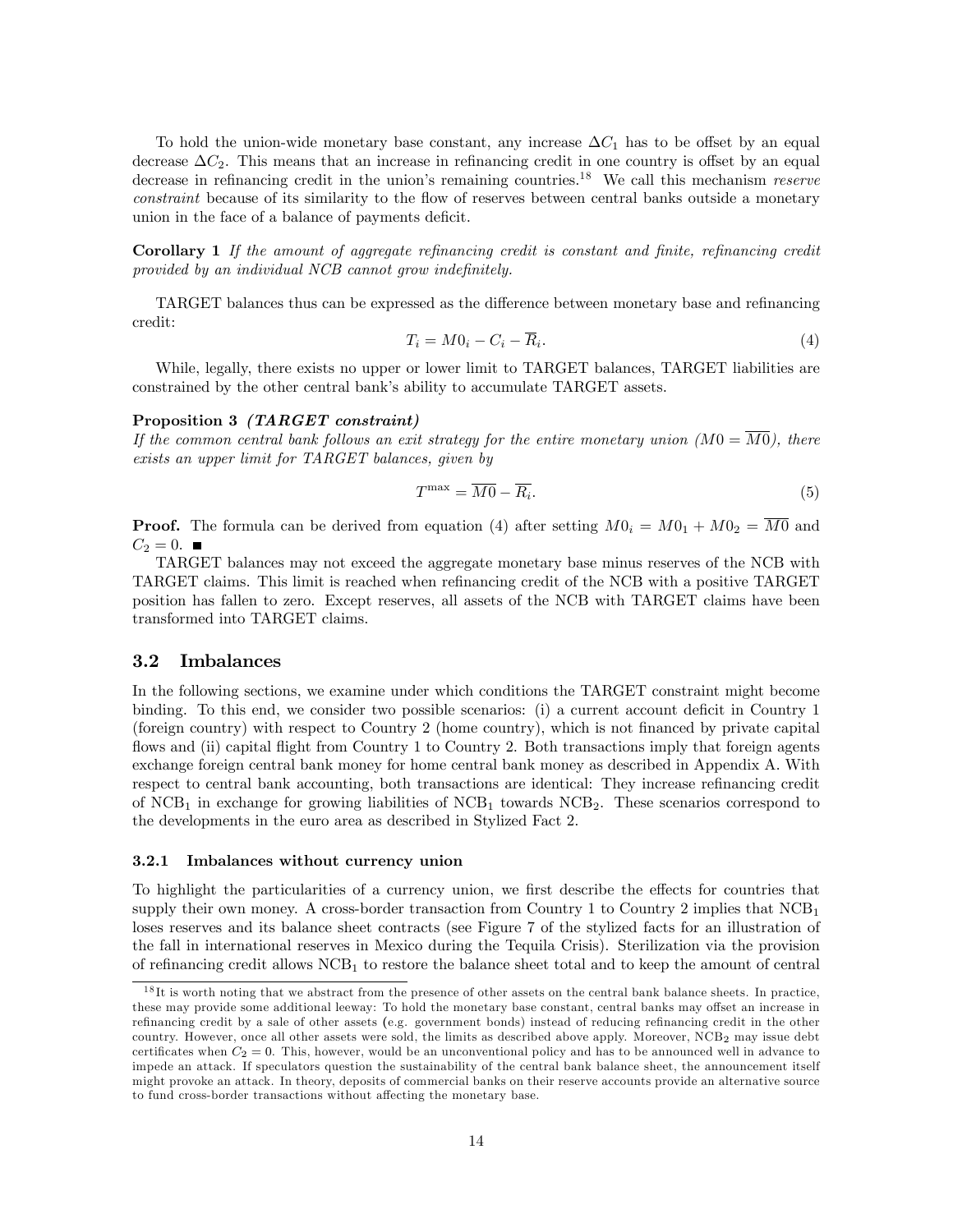bank money constant. The NCB<sub>2</sub>'s balance sheet is affected by opposed transactions: The net inflow of money increases its reserves and its liabilities to the banking sector. The increase in central bank money can be sterilized through a reduction in refinancing credit.

Note that, for both NCBs, the transaction changes the supply of central bank money in the first place. Sterilization allows the balance sheet length to remain constant and the transactions materialize as an accounting exchange on the asset side. The maximum amount of sterilization, however, is limited: When NCB<sub>2</sub>'s assets are entirely held in the form of foreign exchange, further inflows of reserves cannot be sterilized. Comparably, the external resources of  $NCB<sub>1</sub>$  are limited. When  $NCB<sub>1</sub>$  has lost all reserves, cross-border payments can no longer be financed.

### 3.2.2 Imbalances in a currency union

#### Central bank balance sheet accounting perspective

In a currency union, the same net capital flows affect central bank balance sheets in the following way: Since we only consider transactions within the currency union, the aggregate balance sheet of the system of central banks remains unchanged. The foreign central bank increases refinancing credit and accumulates liabilities with respect to the home central bank (TARGET liabilities increase). Note that the TARGET position basically assumes the function played by reserves of an individual central bank operating outside a currency union: While an independent central bank runs down its reserves to finance a balance of payments deficit, a NCB operating in a currency union accumulates liabilities towards other member central banks. The home central bank registers opposing effects: Its refinancing credit decreases while its TARGET assets increase. These similarities between reserves in a fixed exchange rate system and refinancing credit in a currency union are described for the case of Mexico and the euro area in Stylized Fact 7.

The differences are striking: Outside a currency union, capital outflows contract the central bank balance sheet and central bank money is destroyed. Capital inflows create central bank money. Within a currency union, neither capital inflows nor capital outflows affect the amount of central bank money. That is, the effects of capital flows on the provision of central bank money are automatically sterilized.

However, analogously to the case of independent central banks, the capacity to sterilize within a monetary union is limited. Sterilization implies that domestic assets decrease in the country with capital inflows. When  $C_2 = 0$ , TARGET balances reach their upper limit (see equation (5)) and further capital inflows cannot be sterilized. The increase in reserves is replaced by an increase in claims towards the other central bank. In other words, while outside a currency union assets are transferred between central banks, within a union this transaction is replaced by a claim on the assets of the other central bank.<sup>19</sup>

There exists also an analogy with central bank swap lines, which have been institutionalized during the recent financial crisis (see Stylized Fact 6). While a swap line allows the central bank to transfer money without tapping its stock of reserves, TARGET liabilities allow money transactions without transfer of securities. As such, the TARGET assets of the home central bank can be interpreted as a swap line provided to the foreign central bank.

<sup>&</sup>lt;sup>19</sup>While the described system of TARGET claims and liabilities corresponds to the practice in the Eurosystem, net capital áows within the US Federal Reserve System induce de facto movements of bonds between districtsí Federal Reserve Banks. Liabilities are settled once a year by the transfer of gold certificates.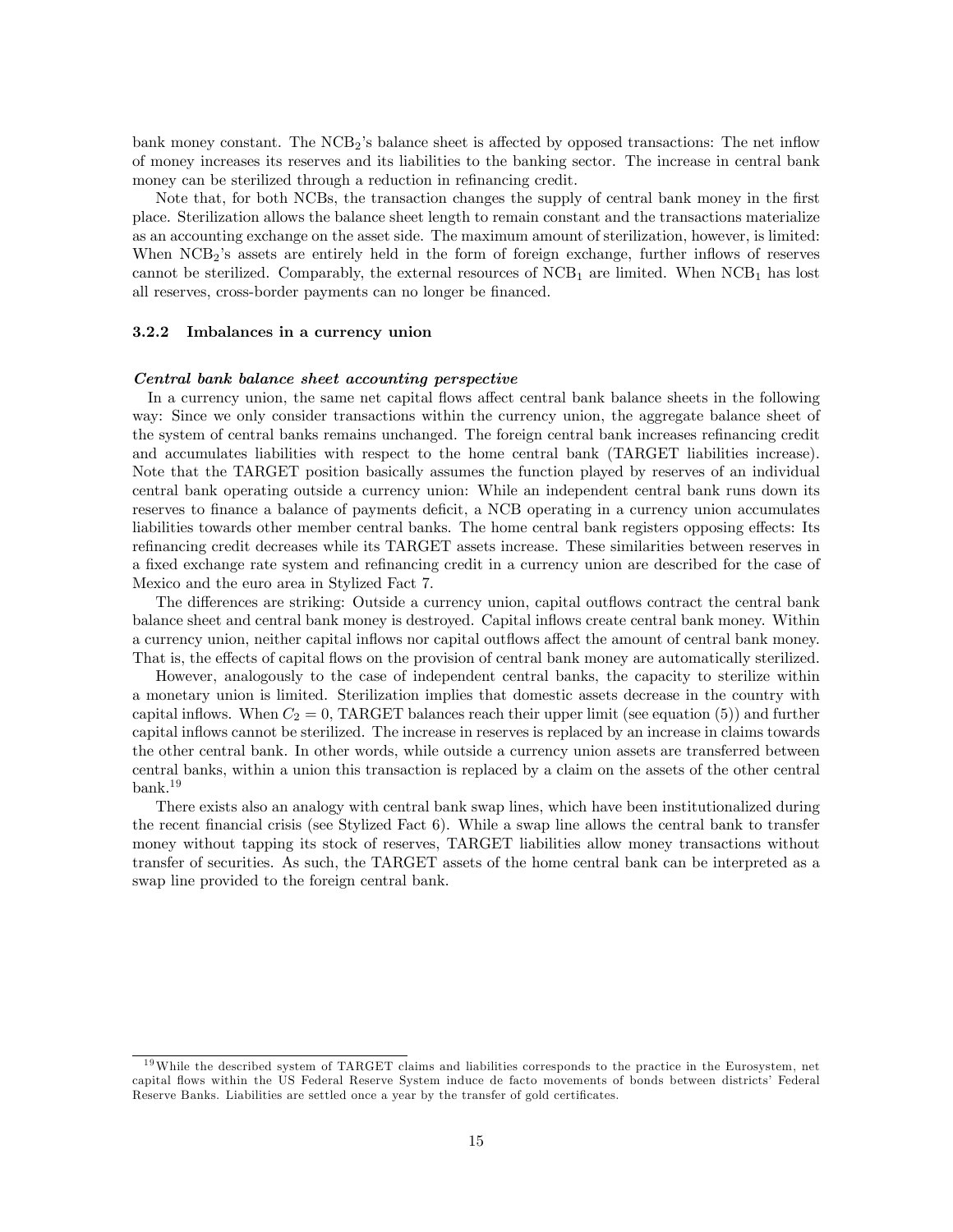#### Balance of payments accounting perspective

The implications of TARGET balances can alternatively be illustrated by the balance of payments identity, which can be expressed for country  $i$  as

$$
CA_i - KA_i = 0.\t\t(6)
$$

where  $CA$  is the balance of the current account and  $KA$  denotes the balance of capital and financial account.<sup>20</sup> KA may be split in changes in the net foreign asset position of the central bank  $(KA^{CB})$ and changes in the net foreign asset position of the rest of the economy  $(KAP^R)$ . The net foreign asset position of the central bank may change due to changes in international reserves, changes in TARGET balances and changes in other central bank assets  $(\Delta OCB)$ . Hence, equation (6) can alternatively be expressed as

$$
CA_i - KA_i^{PR} = \Delta R_i + \Delta T_i + \Delta OCB_i.
$$

This expression shows the following: First, any deficit in the current-cum-financial account can be financed through the sale of reserves by the central bank. This is the policy of exchange rate defense through foreign exchange market interventions. Second, in a currency union, the TARGET settlement system provides additional flexibility to finance imbalances within the union. To finance a deficit, NCBs can accumulate liabilities towards other member central banks. This can be considered as an alternative way to defend the fixed exchange rate system between members. $21$ 

#### Proposition 4 *(Refinancing credit's role as reserves)*

If the common central bank follows an aggregate exit strategy  $(M0 = \overline{M0})$ , the ability to finance balance of payments deficits within the currency union is restricted by the availability of refinancing credit in the surplus country.

**Proof.** For given liabilities,  $NCB_2$  can only further increase  $T_2$  if  $C_2$  falls. Hence, the balance of payments identity of Country 1 reads

$$
CA_1 - KA_1^{PR} = \Delta R_1 + \Delta C_2 + \Delta OCB_1.
$$

As such, refinancing credit of the home central bank assumes the same role as international reserves do for a central bank issuing its own currency: They fall until they reach a lower bound. Payments can only be settled until  $C_2 = 0$ .

#### Implications

The TARGET system has two implications: In the short run, it provides flexibility. It buffers imbalances within a currency union. NCBs provide liquidity to each other without affecting their international reserves. In the long run, however, TARGET positions reach a limit very much alike international reserves may be exhausted. TARGET liabilities reach their limit when refinancing credit in the partner country has fallen to zero. Net transactions from Country 1 to Country 2 may no longer be feasible. As a corollary of Proposition 1, rational agents anticipate that the system of central banks can choose between three scenarios.

 $^{20}$  According to the IMF's definition, financial transactions are recorded either in the financial or capital account. For simplicity, we aggregate both accounts and refer to them as financial account in the rest of the paper.

 $21$  Sinn and Wollmershäuser (2012, p. 488) also show that the balance of payments identity of euro countries is augmented by the TARGET position and state that "the increase of a country's Target liability over one year, i.e. its Target deficit, equals the sum of (private and public) net capital exports and the current account deficit vis-à-vis other euro countries."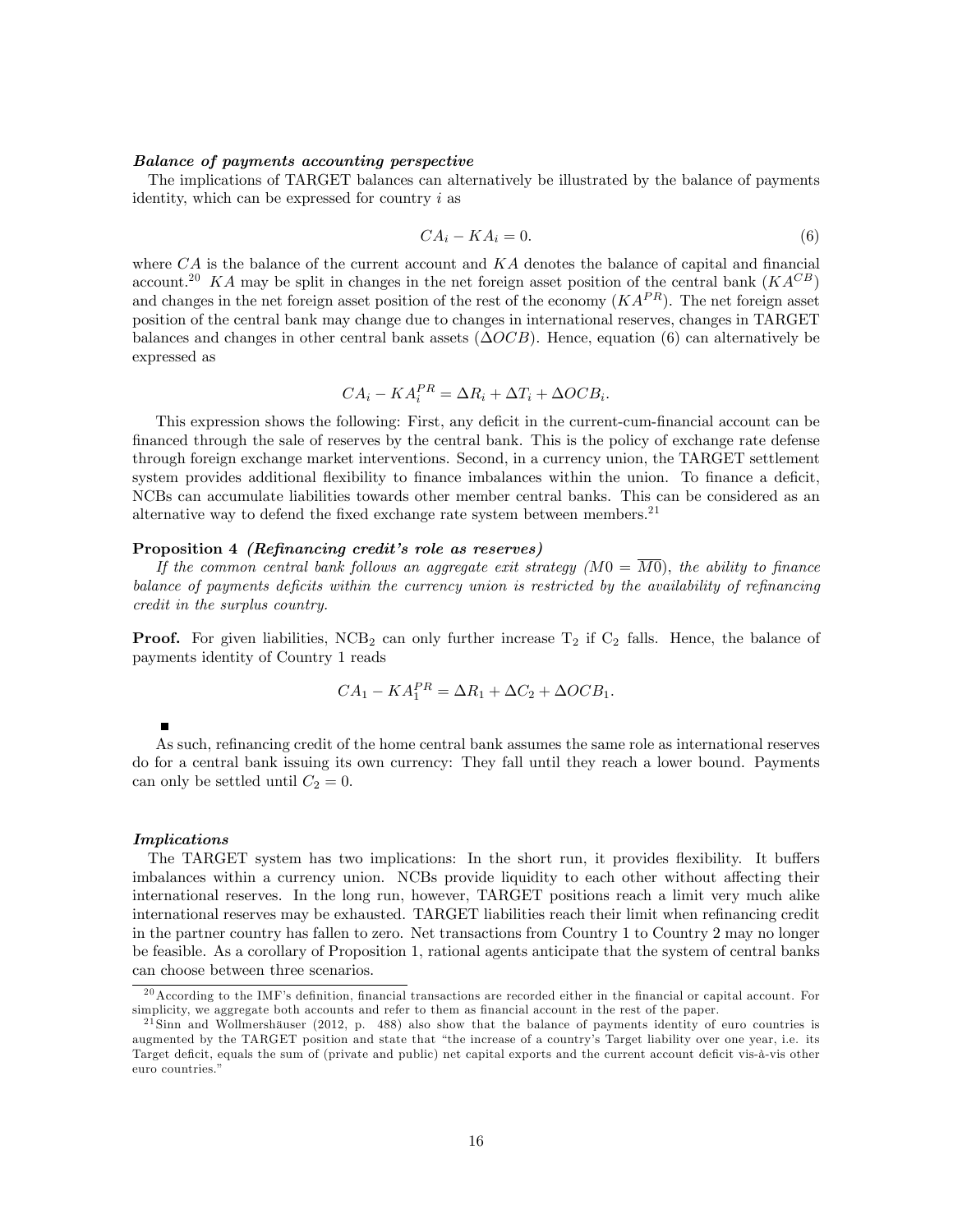Corollary 2 Persistent balance of payments deficits vis-à-vis other countries of a currency union will eventually require one of the following policy responses:

(i) Transactions from Country 1 to Country 2 are no longer executed,

(ii) the currency union collapses, or

(iii) the common central bank pursues an expansionary monetary policy and the common currency depreciates with respect to the rest of the world.

Corollary 2 illustrates Europe's version of the trilemma. One of three potential policy goals must be waived. In scenario (i) the unidirectional suspension of transactions from Country 1 to Country 2 lowers the value of deposits in Country 1 relative to those in Country 2. The market exchange rate deviates from the officially fixed rate. If the currency union breaks up (scenario ii) the exchange rate of Country 1 depreciates relative to Country 2 and restores the equilibrium in the balance of payments. Since the sterilized expansion of TARGET balances is no longer feasible, in scenario (iii) the common central bank relaxes this constraint by an expansionary monetary policy. M; the interest rate and the price level rise. Real money balances drop. The currency depreciates with respect to the rest of the world.

Anticipation of scenarios (i) and (ii) may induce speculative capital áight to Country 2, while the best ex-ante response to scenario (iii) is to move funds outside of the currency union. The insights of the literature on speculative attacks on fixed exchange rate systems apply (see Flood and Garber, 1984; Krugman, 1979; Obstfeld, 1994). The nature of the attack depends on speculators' expectations about the currency unionís endogenous response to the tensions: The speculative attack may be directed either on the TARGET system or on the entire currency union. It depends on whether scenarios (i) and (ii) or scenario (iii) are the expected policy response. While the expected policy response affects the nature of the attack, its timing is independent of whether capital is reallocated within the union or whether it flows outside.

## 4 Europe's Trilemma: An Investor's Perspective

While the previous sections used central bank balance sheets to illustrate Europe's policy trilemma, the following portfolio balance model focuses on the behavior of international investors.<sup>22</sup> We show that, depending on the size of capital áight, the central bank may be left with two incompatible policy objectives of either preventing a surge of break-up expectations or keeping money supply fixed. Investors' uncertainty of how the central bank would respond to such a predicament make the currency union vulnerable to speculative attacks.

### 4.1 Basic model setup

In our model, a representative international investor chooses between three types of assets to optimize his portfolio in a given period: Bonds  $(B)$ , deposits (excess reserves) at the NCB  $(D)$ , and money  $(M)$ . Bonds and deposits are country specific,  $^{23}$  whereas there is only one form of cash, independent of the country of issue (common currency). The volume of bonds is expressed in terms of the nominal bond value. The market value of a bond is a multiple P of its nominal value. Variables referring to the foreign country are denoted with asterisks. The international investor is meant to reflect the aggregate of wealth owners living in either of the two countries that constitute a currency union.

The investor chooses to allocate his portfolio subject to a wealth constraint. The net worth (W) of todayís portfolio is

$$
W = B^* \frac{P^*}{\bar{e}} + \frac{D^*}{\bar{e}} + M + BP + D.
$$
 (7)

 $^{22}$ Our formulation is close to the model of Sinn and Westermann (2005), albeit with adaptations to account for the fact that we analyze a currency union, not a flexible exchange rate regime.

<sup>2 3</sup>We model investors and commercial banks as one entity for simplicity.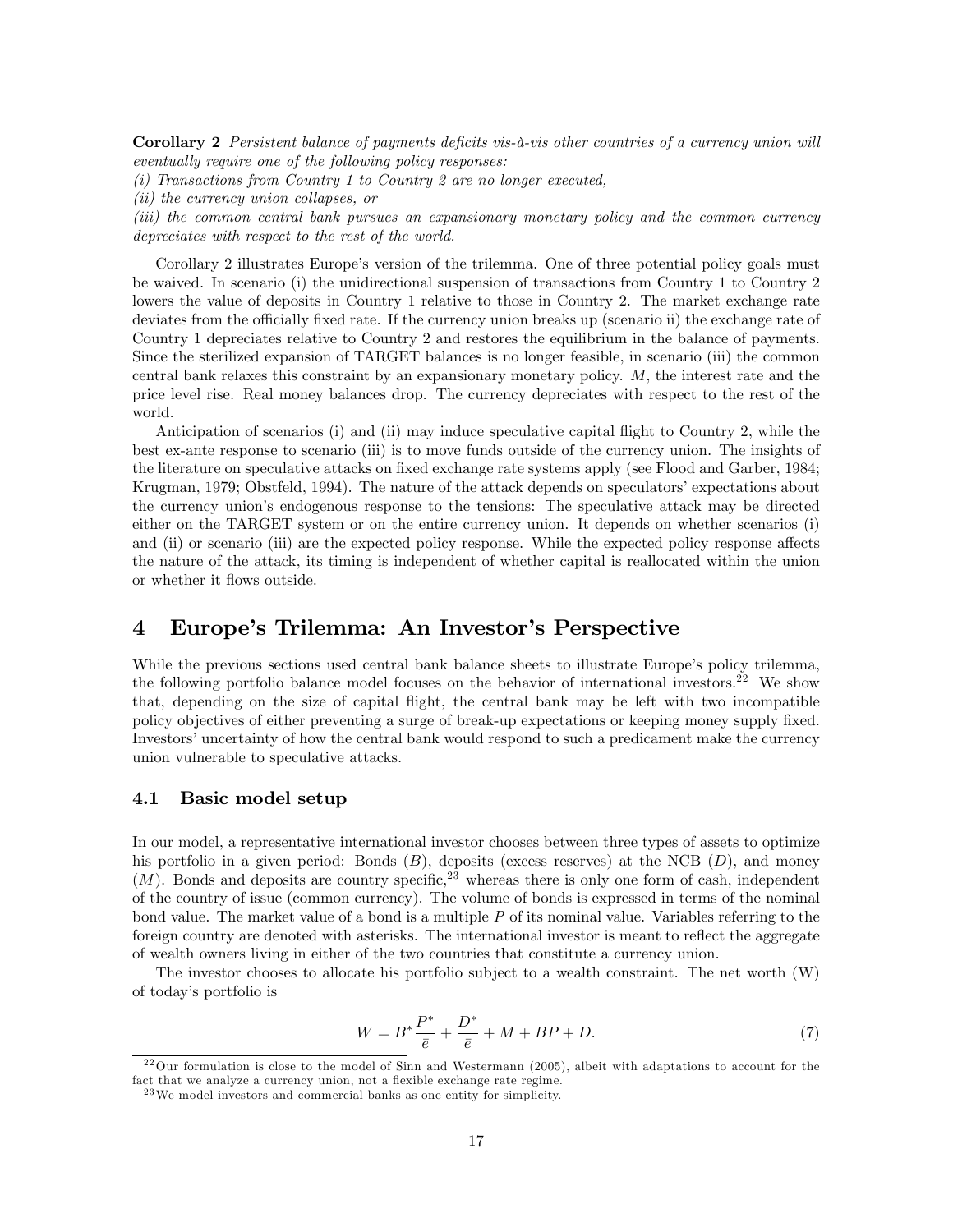The nominal exchange rate (e) is the price of home currency in terms of foreign currency. It is fixed at unity in the currency union of our model,  $\bar{e} = 1$ . The expected exchange rate at the end of the period,  $\tilde{e}$ , however, may deviate from its fixed value.

Our investor's utility function depends on the end-of-period wealth and a liquidity service:

$$
U\left(\sigma^* \frac{B^*\widetilde{P}^*}{\widetilde{e}}, \beta^* \frac{D^*}{\widetilde{e}}, \mu M, \sigma B \widetilde{P}, \beta D\right).
$$
\n(8)

The exogenous liquidity parameters,  $\sigma^*, \beta^*, \mu, \sigma, \beta$ , capture all sorts of considerations other than pecuniary return (e.g., risk preferences, differences in liquidity, and transaction costs). Tildes mark expected values. For simplicity, we do not impose a specific functional form on the utility function other than it being increasing in its parameters, strictly concave and additively separable.

The investor maximizes the following Lagrangian with respect to the volumes of each asset class:

$$
L = B^* \frac{1}{\tilde{e}} \left( \widetilde{P^*} + r^* \right) + D^* \frac{1}{\tilde{e}} \left( 1 + i^* \right) + M + B \left( \widetilde{P} + r \right) + D \left( 1 + i \right) + U \left( \sigma^* B^* \frac{\widetilde{P}^*}{\tilde{e}}, \beta^* \frac{D^*}{\tilde{e}}, \mu M, \sigma B \widetilde{P}, \beta D \right) + \lambda \left( W - B^* P^* - D^* - M - B P - D \right).
$$
 (9)

The first line captures the end-of-period wealth in terms of domestic currency, with  $r$  and  $i$  denoting the yield on bonds and the interest rate paid on the deposit holdings, respectively. The second line shows the utility derived from the liquidity service, and the third line accounts for the investor's budget constraint.

From the first-order conditions, we derive the following marginal conditions:

$$
\frac{1}{\tilde{e}} \frac{\widetilde{P^*} \left( 1 + \sigma^* U_{B^*} \right) + r^*}{P^*} = \lambda \tag{10}
$$

$$
\frac{1}{\tilde{e}}\left(1+i^* + \beta^* U_{D^*}\right) = \lambda\tag{11}
$$

$$
1 + U_M = \lambda \tag{12}
$$

$$
\frac{\widetilde{P}(1+r+\sigma U_B)}{P} = \lambda
$$
\n(13)

$$
1 + i + \beta U_D = \lambda \tag{14}
$$

The Lagrangian multiplier,  $\lambda$ , reflects a common yardstick. The marginal utility derived from each asset ought to be the same in optimum. We do not explicitly solve for all variables of the model. Most important insights can be derived by performing comparative statics and by simply inspecting the relevant equations.

### 4.2 Flight-to-safety with a passive central bank

As a first step, we assume the central bank to be completely passive. For example, the central bank does not conduct any open market operations or lend against collateral. Thus, the stocks of risky and safe bonds in the economy are fixed in the short term  $(B = \bar{B}, B^* = \bar{B}^*)$ . The central bank holds the stock of money constant  $(M = \overline{M})$  and the common yardstick,  $\lambda$ , is determined by equation (12).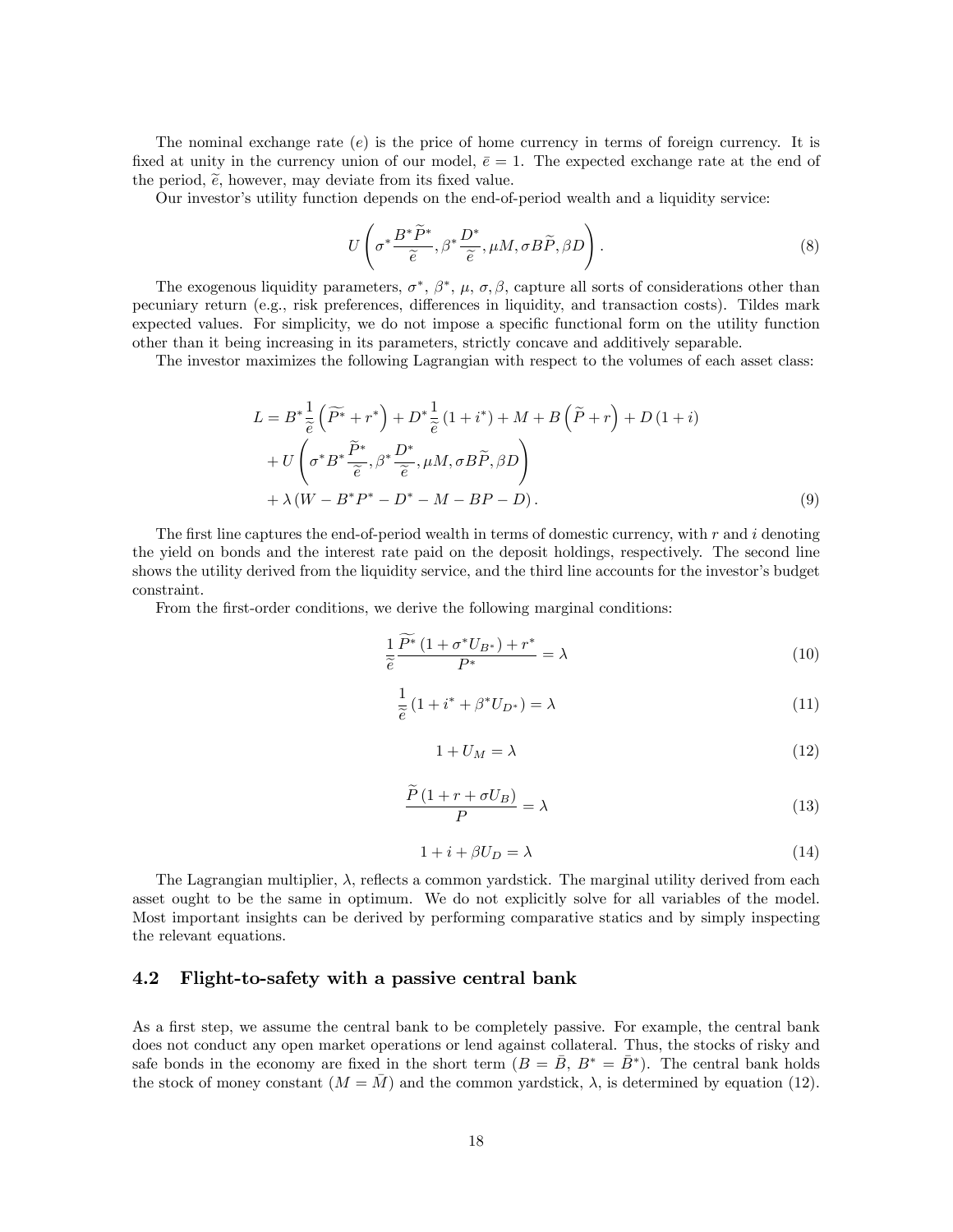While deposits are freely transferable across countries, their sum  $D + D^*$  is also fixed because wealth is constant and there are no other types of investment available.

We now ask how our investor's optimal portfolio changes when his preferences change. More specifically, we consider the effect of a negative shock in the preference for (risky) foreign bonds and a positive shock in the preference for (safe) home bonds. This decrease in  $\sigma^*$  with a joint increase in  $\sigma$  may represent a flight-to-safety motivation.<sup>24</sup>

Only equations  $(10)$  and  $(13)$  are affected. The change in preferences simply changes the return of both bonds. With the supply of bonds being fixed, a decreased preference for foreign bonds has to be accommodated by an increase in their return,  $r^*/P^*$ . On the other hand, an increase in the preference for home bonds translates into a decreased return,  $r/P$ .<sup>25</sup> No further portfolio adjustments are needed to maintain the portfolio equilibrium. Particularly, neither the exchange rate nor money supply change. For example, from equation (11) follows that the expected exchange rate does not change because the yardstick,  $\lambda$ , is constant and all other variables are unaffected by the shock considered. In this setting the investor cannot engage in capital áight, as quantities are Öxed. The returns simply adjust to a point where he is content with holding the assets that he has.

## 4.3 Flight-to-safety with an active central bank

Next, we consider the case of an active central bank such as the European System of Central Banks after introducing a full-allotment policy. Investors are able to borrow against collateral at the NCB. They will be credited the nominal value of these bonds to their deposit facility in return:<sup>26</sup>  $\Delta D = -\Delta B$ and  $\Delta D^* = -\Delta B^{*.27}$  By implication, the stocks of each type of asset become flexible.

In the case of an active central bank, it is useful to distinguish between two magnitudes of shocks, which correspond to two different phases of capital flight during the euro crisis.

#### 4.3.1 Phase I

In Phase I, we consider the same shock as before—a decrease in  $\sigma^*$  with a joint increase in  $\sigma$ . If we assume that money supply is constant,  $\lambda$  is determined by equation (12) and is constant across all marginal conditions. Pledging foreign bonds as collateral at the NCB reduces the supply of foreign bonds available to trade in the markets. Consequently, their marginal utility,  $U_{B^*}$ , increases. The investor gets credited deposits at the foreign central bank in return, which decreases the marginal utility of such deposits,  $U_{D^*}$ . From equation (11) and (14) it is evident that the investor will find it optimal to reallocate his portfolio:

$$
\frac{1}{\tilde{e}}\left(1+i^* + \beta^* U_{D^*}\right) = 1+i + \beta U_D.
$$
\n(15)

To satisfy this condition, a transfer of deposits from the foreign NCB to the home NCB takes place and frees up collateral, which had previously been pledged at the home NCB: B rises. The increase in the stock of home bonds,  $B$ , in turn, decreases their marginal utility,  $U_B$ . This process continues until equation (15) is fulfilled. With the common interest rate fixed, this implies in equilibrium that all deposits return to their original levels. They are transferred to the home country and invested in home bonds.

 $24$  See also Westermann (2012, 2014) and Appendix A.

<sup>&</sup>lt;sup>25</sup> This may either mean a change of prices or coupons or a combination of both. For the purpose of clarity of our argument, we simply attribute any change in the return of bonds to price changes. That is, we assume fixed-coupon bonds. This does not alter any of the results.

 $^{26}$  Drechsler et al. (2016) and Steinkamp et al. (2017) document that NCBs in the euro area applied substantially lower haircuts compared to private markets throughout the crisis.

 $27 \text{Similar to open market operations of the US FED, bonds could alternatively be sold to the central bank. It only$ matters that bonds (i) can be used to create central bank liquidity in the size of the market value of the bonds and (ii) are not available to be traded in the market any more.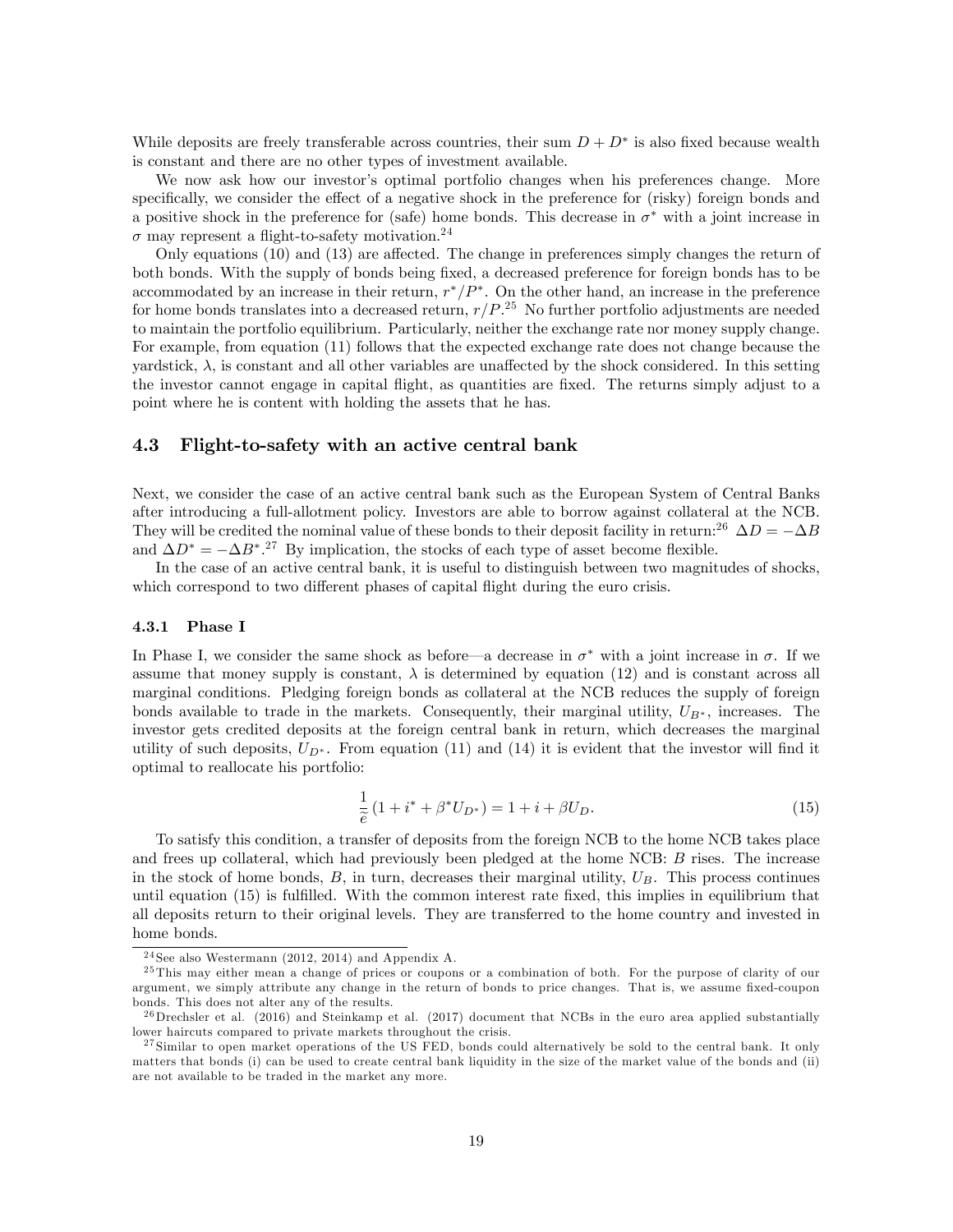#### 4.3.2 Phase II

The type of capital flight described in Phase I cannot go on indefinitely. While the full-allotment policy ensures that arbitrarily large amounts of bonds can be absorbed by the NCB in the foreign country  $(\Delta D^* = -\Delta B^*)$ , the amount of bonds provided indirectly by the home NCB is limited. At some point, no collateral is freed up because refinancing credit at the receiving country's central bank has already been run down to zero.<sup>28</sup> In other words, we need to assume the stock of home bonds to be fixed at  $B = \overline{B}$ .

Again, following a (large) preference change, investors will pledge the bonds as collateral for reÖnancing credit at the foreign central bank at their nominal value. Therefore,  $B^*$  decreases accompanied by a rise in  $D^*$ . But there is no corresponding increase in B that would absorb the additional deposits created. In this case, there are two possible equilibrium portfolios. The central bank can either (i) let expectations about a currency break-up rise:  $\tilde{e}$  falls below unity.<sup>29</sup> (ii) Stop its full-allotment policy or (iii) abandon its monetary target.

First, when the central bank sticks to its monetary target, as well as the full-allotment policy, break-up expectations arise. As  $M = M$ ,  $\lambda$  is constant according to equation (12). To satisfy equation  $(14)$ , D must be constant as well. The effect on the expected exchange rate can be derived from equation (11) after solving for  $\tilde{e}$ :

$$
\widetilde{e} = \frac{(1 + i^* + \beta^* U_{D^*})}{\lambda} \tag{16}
$$

The marginal utility,  $U_{D^*}$ , decreases because  $D^*$  increases. However, the new liquidity can be invested in neither M nor B.  $\tilde{e}$  falls: exchange rate expectations indicate an appreciation of the home currency.

Second, the ECB could stop its full-allotment policy. This would prevent capital flight altogether, as investors can no longer borrow from the NCB against collateral. It would be equivalent to becoming a passive central bank, associated with the price changes on safe and risky assets discussed above.

Third, the central banks could also forego their monetary target and tolerate an increase in M. In this case the common yardstick,  $\lambda$ , is no longer fixed as the marginal utility of money falls (see equation 12). From equation (16) can be inferred that the investor will again transfer part of the deposits into the deposit facility of the home country:  $D$  rises. However, deposits will not fall back to their original level as the stock of home bonds remains the same. In equation (13), the marginal increase in preferences for home bonds will be offset by an increase in prices. Capital does not flow from deposits into home bonds anymore. A rise in deposits reduces their marginal utility. According to equations (11), (12) and (14), the Lagrangian variable and the marginal utility of cash holdings,  $U_M$ , must be lower compared to preshock levels, which is due to an increase in the stock of money,  $M$ . Summing up, not only cash increases, but also the aggregate of both countries' deposits,  $D + D^*$ .

#### 4.3.3 Dynamics and target of the speculative attack

In the above analysis, we analyze an essentially static equilibrium and perform comparative statics with respect to preference changes on specific items of assets. What was modeled as a shock in the second phase could also be a series of small shocks, or a continuous process based on a countryís fundamentals, like an ongoing balance of payments deficit. With such a process in mind, our model helps to understand the dynamics of the euro crisis, which are similar to first generation speculative attack models.

 $^{28}$ This is equivalent to a single country with a fixed exchange rate in which central bank reserves dropped to zero.  $29$  These responses are in line with those discussed by Caballero et al. (2017), who argue that in a situation where safe

assets are short equilibrium may be restored either through price changes or an adjustment in the exchange rate.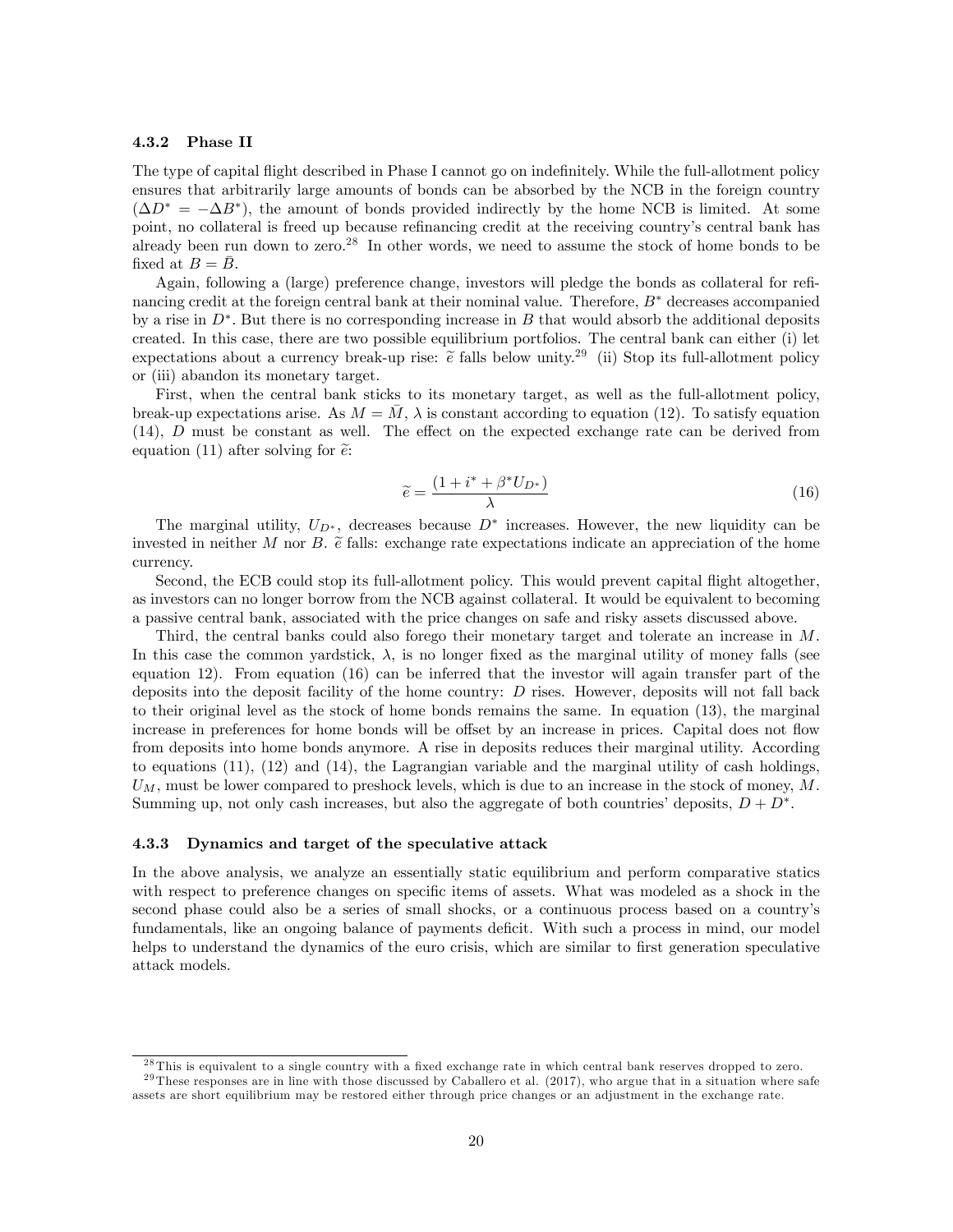From an investors' point of view, one could raise the question whether capital flight has been ìsuccessfulîand whether there is any other motivation except the pure change in preferences. Indeed, one can argue that our portfolio model adds a motivation for the attack, based on anticipated price changes. To illustrate this point it is interesting to look at the price of foreign bonds in terms of home bonds:

$$
\frac{P^*}{P} = \frac{1}{\tilde{e}} \frac{(1 + \sigma^* U_{B^*}) + r^*}{(1 + r + \sigma U_B)}.
$$
\n(17)

Equation  $(17)$  describes the effective rate of exchange between both types of bonds. From the perspective of a representative investor holding foreign bonds, this indicates whether capital flight can be "successful" in the sense that he is able to indirectly convert risky foreign bonds into safe home bonds at favorable prices. With a passive central bank and the stock of assets fixed (and thereby also their marginal utilities,  $U_B$  and  $U_{B^*}$ , fixed), any shock in preferences simply translates into price (and yield) changes. After an increase in  $\sigma$  and a decrease in  $\sigma^*$ , the total return of foreign bonds relative to home bonds is lower than in the preshock equilibrium. Holders of foreign bonds cannot avoid taking losses.

Once we consider an active central bank, however, this result changes. Despite the change in preferences away from foreign bonds into home bonds, their relative rate of return does not change. During Phase I, changes in preferences are completely offset by changes in the supply of risky bonds,  $B^*$ , and safe bonds,  $B$ , without any further need for price adjustments. Compared to the case with a passive central bank, an investor holding foreign bonds is better off now—thus capital flight via the Eurosystem of central banks can be considered successful. This result, however, hinges critically on the fact that a wire transfer reduces the need for central bank liquidity and frees up collateral in the receiving country.

In Phase II, independent of the central bank's policy decision,  $(P^*/P)$  decreases according to equation (17). Compared to the case with an active central bank in Phase I, an investor holding foreign bonds is worse off. Holders of foreign bonds cannot engage in capital flight anymore without taking losses.

Thus, capital flight cannot go on successfully forever. When the amount of refinancing credit in the receiving country reaches a critically low limit, investors might anticipate that not all of them can trade their foreign bonds into home bonds at a favorable rate of exchange. Because everybody knows that not everybody can get his money out without losses, everybody will uncoordinatedly try to be among the first: A speculative attack occurs, forcing the central bank to either let the exchange rate in the currency union float, or to give up its independent monetary policy.

## 5 Exchange Market Pressure in the Euro Area

In the previous sections we have used theoretical consideration to show that the ECB faces a trilemma. Both a model based on central bank balance sheets and the portfolio balance model suggest that in the presence of capital áight the ECB either faces break-up expectations of the currency union or needs to give up its monetary target. In the following section, we examine whether this trilemma may be identified empirically. To this end, we develop a new exchange market pressure index for the euro area and analyze its behavior around the events in 2011.

In the literature, exchange market indexes are typically based on three components, namely the change in the exchange rate, the interest differential between two countries and the change in reserve holdings.<sup>30</sup> Our index for the euro area is related to that concept, but differs slightly in all three aspects. First, there is no exchange rate between the GIIPS and the rest of the euro area. Thus, exchange rate changes are zero for the full time period. Secondly, the relevant interest rate—the ECB's main refinancing rate—is also the same in all countries of the euro area. It does not constitute a motivation to move central bank money from one country to the other.

<sup>3 0</sup> See, among others, Aizenman and Binici (2016), Girton and Roper (1977) and Weymark (1995).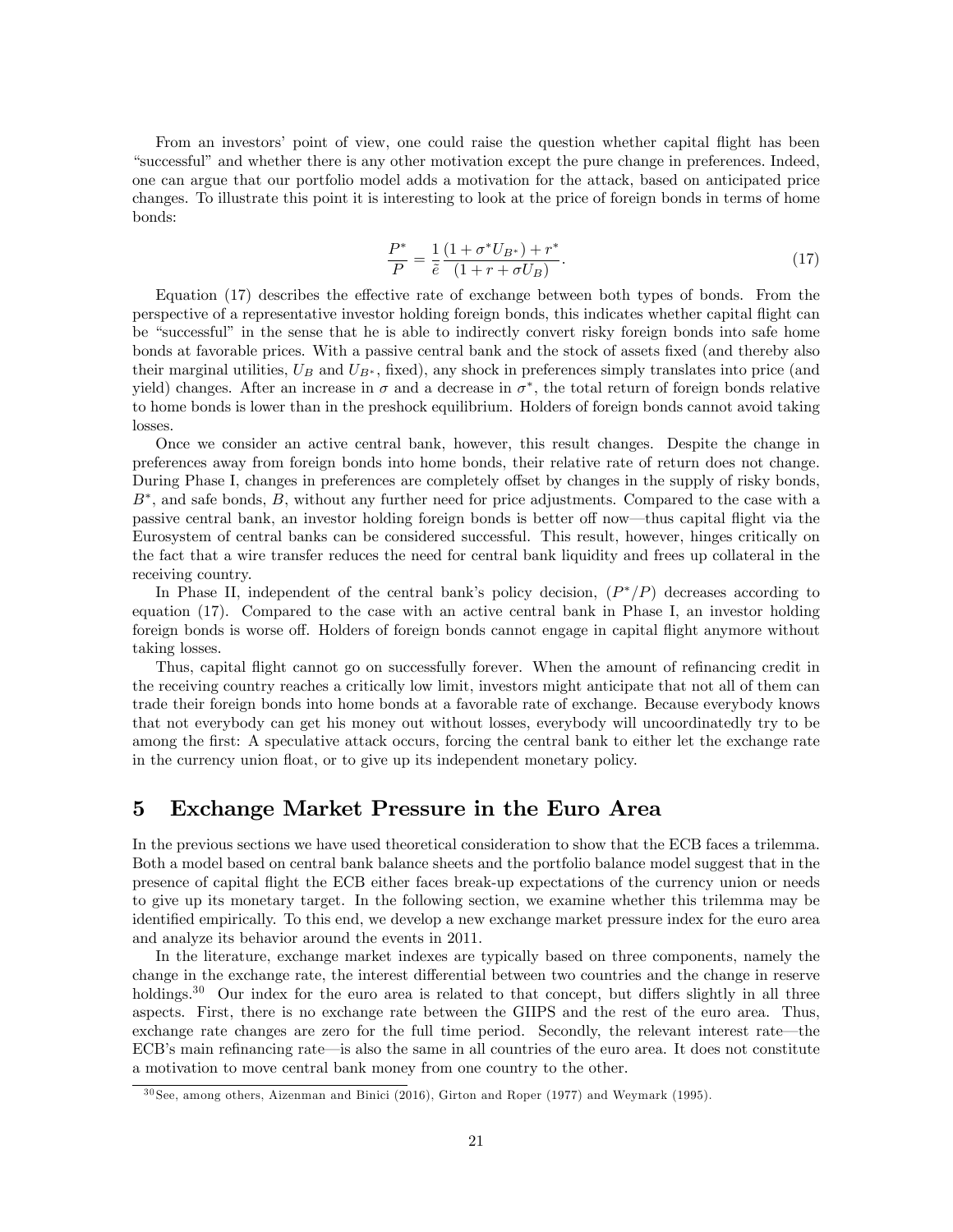The biggest difference, however, is related to reserve holdings. On the one hand, NCBs are legally not permitted to simply buy and sell reserves without coordination with the ECB. Thus, as shown in the empirical section (see Panel B of Figure 3), changes in international reserves of individual countries are negligible and most likely reflect valuation changes rather than active purchases. On the other hand, NCBs' ability to sustain net capital outflows is not limited by reserves, but—as shown in the theoretical section—by TARGET2 liabilities a country can accumulate. These liabilities are potentially limited by (i) the ECB targeting the monetary base or (ii) political factors in creditor countries.



Figure 10: Exchange Market Pressure of the Euro Area

Notes: Panel A shows internal exchange market pressure as measured by the change of GIIPS' TARGET2 liabilities over their contribution to M2. Panel B shows the commonly used external exchange market pressure index with the US as a reference country (see, e.g., Aizenman and Binici, 2016). The length of the sample is restricted by data availability. Sources: Euro Crisis Monitor, ECB SDW, IMF IFS (Codes: RAFA, ENDA\_XDC\_USD\_RATE, FIMM\_PA), authors' calculations.

In Panel A of Figure 10, we display the changes in the TARGET2 liabilities of the GIIPS countries, standardized by M2 of the same group of countries. While TARGET2 reflects the ability to accommodate capital áight, the monetary aggregate M2 proxies for the potential amount of funds that could be moved abroad via the central bank system. In May 2010, for the first time, the index signals an increased break-up risk. This is when government bond yields in Greece skyrocketed and the first bailout funds were launched. The second increase in exchange market pressure was taking place during the suspected speculative attack at the end of 2011. During the month surrounding the monetary expansion, exchange market pressure was as high as ever during the full sample period. In the aftermath of the "whatever-it-takes" statement, pressures declined and ultimately came back to normal.

With regard to the policy debate in summer 2017, new concerns of exchange market pressure could arise again. In the end of the sample, developments coincide in a way that is reminiscent of the 2011 period. First, banks in Italy are under pressure and borrow substantial amounts from the Bank of Italy that are wire transferred to the rest of Europe. Second, the ECB is discussing the next exit strategy. In combination, it is not surprising to see yet another increase in exchange market pressure towards the end of the sample period.

We externally verify our index using two alternative break-up indices. The ups and downs in our index mirror quite closely the break-up risk that is also visible in the stylized facts reported above. The simple correlation between our index and the Google "euro break-up" searches and the implied break-up risk by the Intrade betting data (see Figure 5) is 0.52 and 0.53, respectively.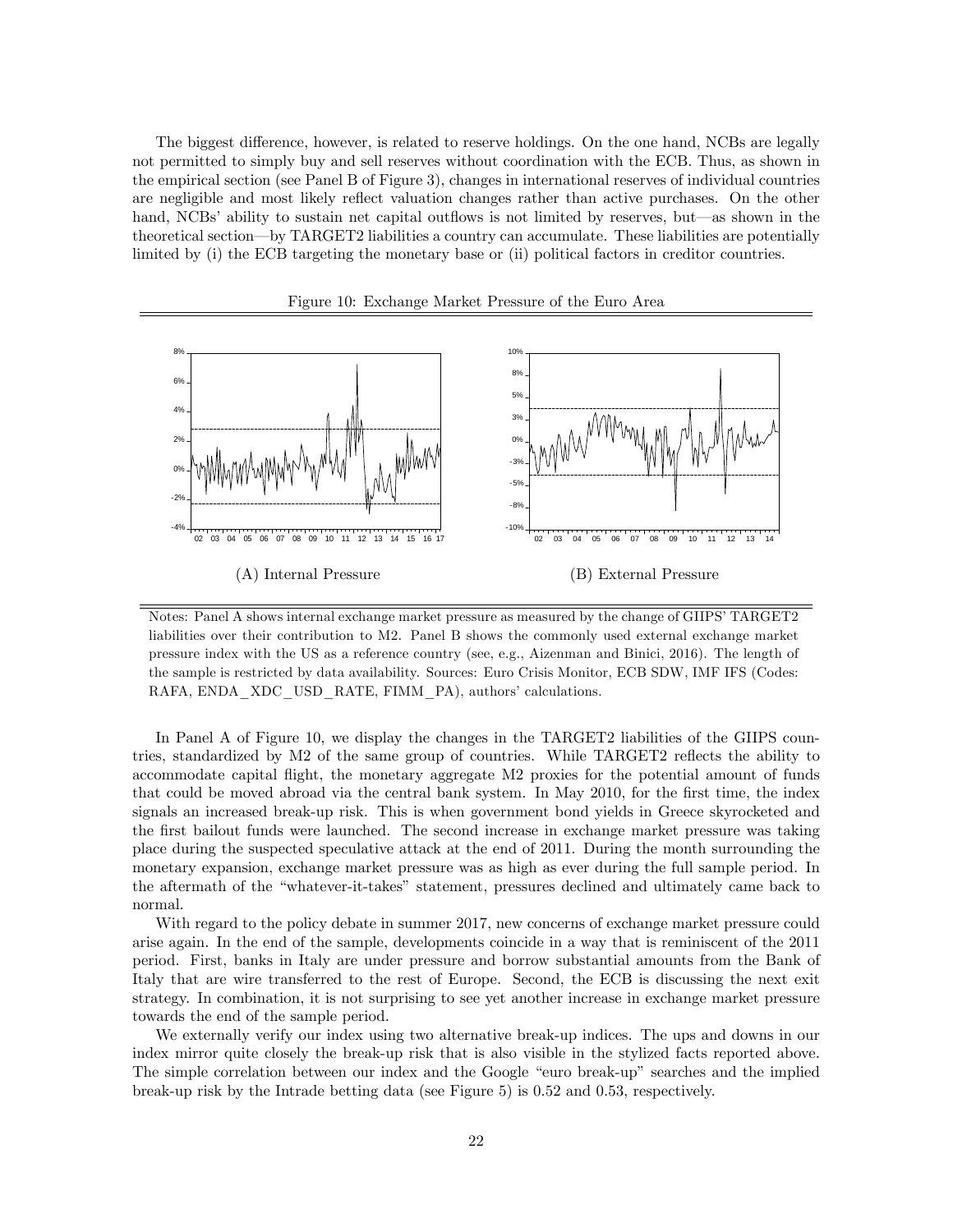Panel B of Figure 10 further compares our index of internal pressure to an adjusted index of external pressure vis-à-vis the United States as a reference country. The definition of external exchange market pressure follows Aizenman and Binici (2016, eq. 5). However, we slightly adjust this index to account for unconventional policy measures during the crisis. The use of international reserve holdings is not the only way to satisfy international liquidity needs and to fend off speculative capital flight. The USD swap line provided by the Federal Reserve Bank has become another important source of liquidity for many central banks, including the ECB. While the swap line has no publicly known upper limit, it is likely to hit a political one in the case of a speculative attack. We therefore interpret increases in the use of the swap line similar to the loss of international reserve holdings.

Similar to the internal-pressure index, a first visible peak in the external exchange market pressure index can be identified in May 2010 with the onset of the Greek debt crisis. The external pressure then reaches its global maximum in December 2011, the month of the first LTRO, before returning to normal levels after the second LTRO. As the United States serves as a reference country, it comes as no surprise that the exchange market pressure of the euro area was—in comparison to the US—very low at the time of the Lehman Brothers-collapse in the fall of 2009.

We further calculate internal exchange market pressure on a country-level basis (shown in Figure 11). This helps to gain insights into the heterogeneous nature of the crisis across countries.<sup>31</sup> Panel A of Figure 11 depicts the internal exchange rate pressure of Greece vis-‡-vis the rest of the Eurosystem. There are two visible spikes in the exchange rate pressure deviating more than two standard deviations from the mean. The first was at the time of the first Greek bailout. The second, more dramatic increase, happened shortly after the snap election in which the eurosceptic party Syriza won the majority of seats in the parliament. Ireland was one of the first countries to feel the repercussions of the Global Financial Crisis (Panel B). As early as March 2009 first tensions are visible. Another high was reached after what the press called "Ireland's Black Thursday," when the bailout of its banking system was announced to hit  $\epsilon_{50}$  bn. Italy's increase in internal exchange market pressure, in contrast, manifested rather late; starting before the announcement of the first LTRO and returning to normal after the launch of the second LTRO (Panel C). Panel D shows that Portugal experienced a strong increase in the volatility of exchange market pressure. At several points in time, starting in mid-2010, pressure exceeded two standard deviations. Lastly, Panel E depicts Spain's internal exchange market pressure. Similar to most of the other countries, the first spike occurred in May 2010. Spain then returned to normal levels, only to find itself on an upward path again by the beginning of 2011. The pressure reached its maximum in March 2012 and only calmed down after Mario Draghiís commitment to do whatever it takes to preserve the euro. The decline in internal pressure after his statement is visible not only in Spain but also to a larger or lesser extent—in the other countries of the euro area. The promise to conduct a potentially unlimited monetary expansion Önally relieved the internal exchange market pressure. This lasted until the ECB started to verbally hint at the possibility of an exit strategy from its expansionary policies.

 $31$  The determinants of internal exchange rate pressure are not only different across countries but—very likely—also changed as the crisis evolved. In a recent paper, Auer (2014) analyzes to what extent changes in TARGET2 balances have been accommodating different imbalances in Europe's internal balance of payments. Both, current account deficits and private capital flight seem to be important in different stages of the crisis.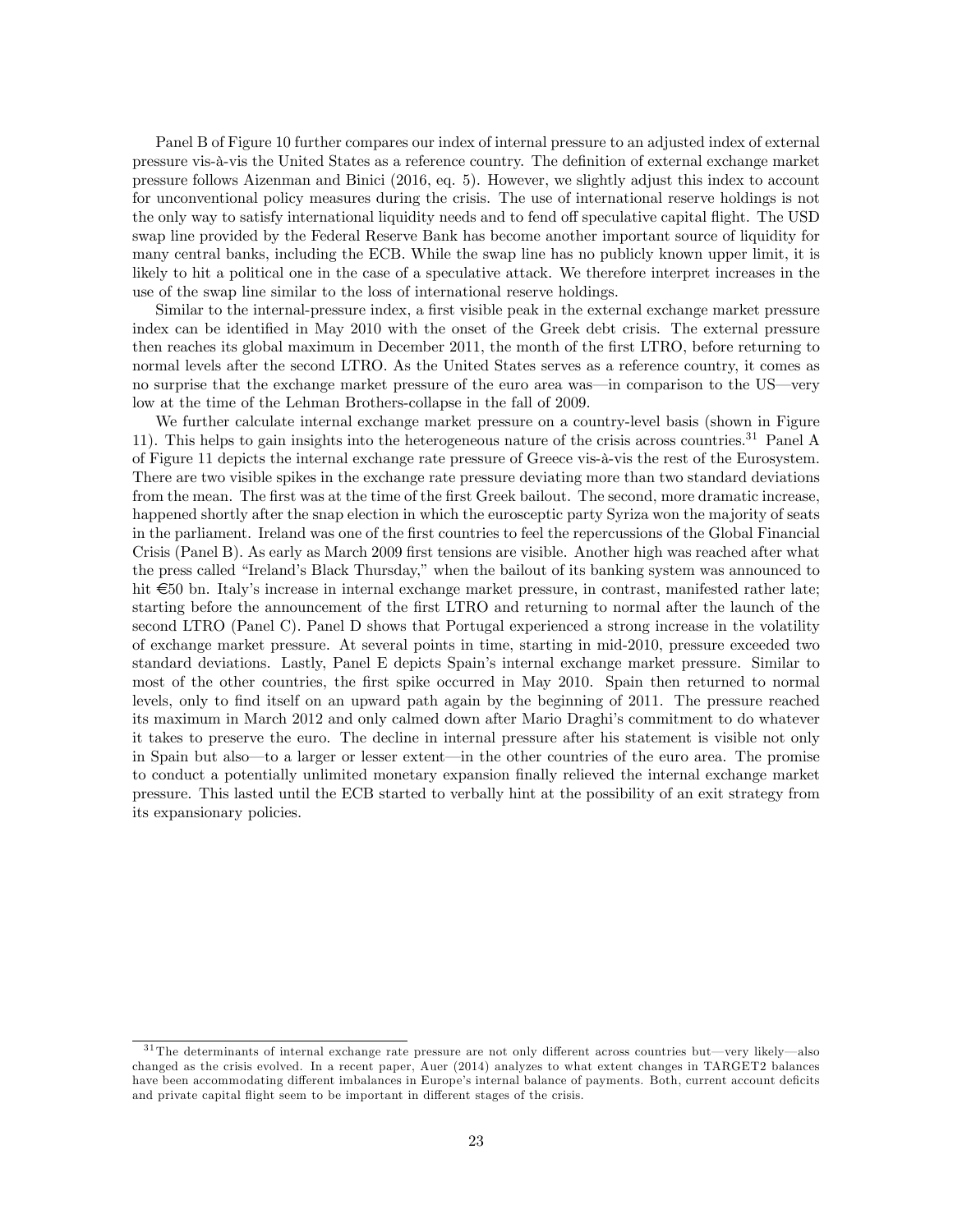

Note: The figure shows internal exchange market pressure by country. Sources: Euro Crisis Monitor, ECB SDW, authors' calculations.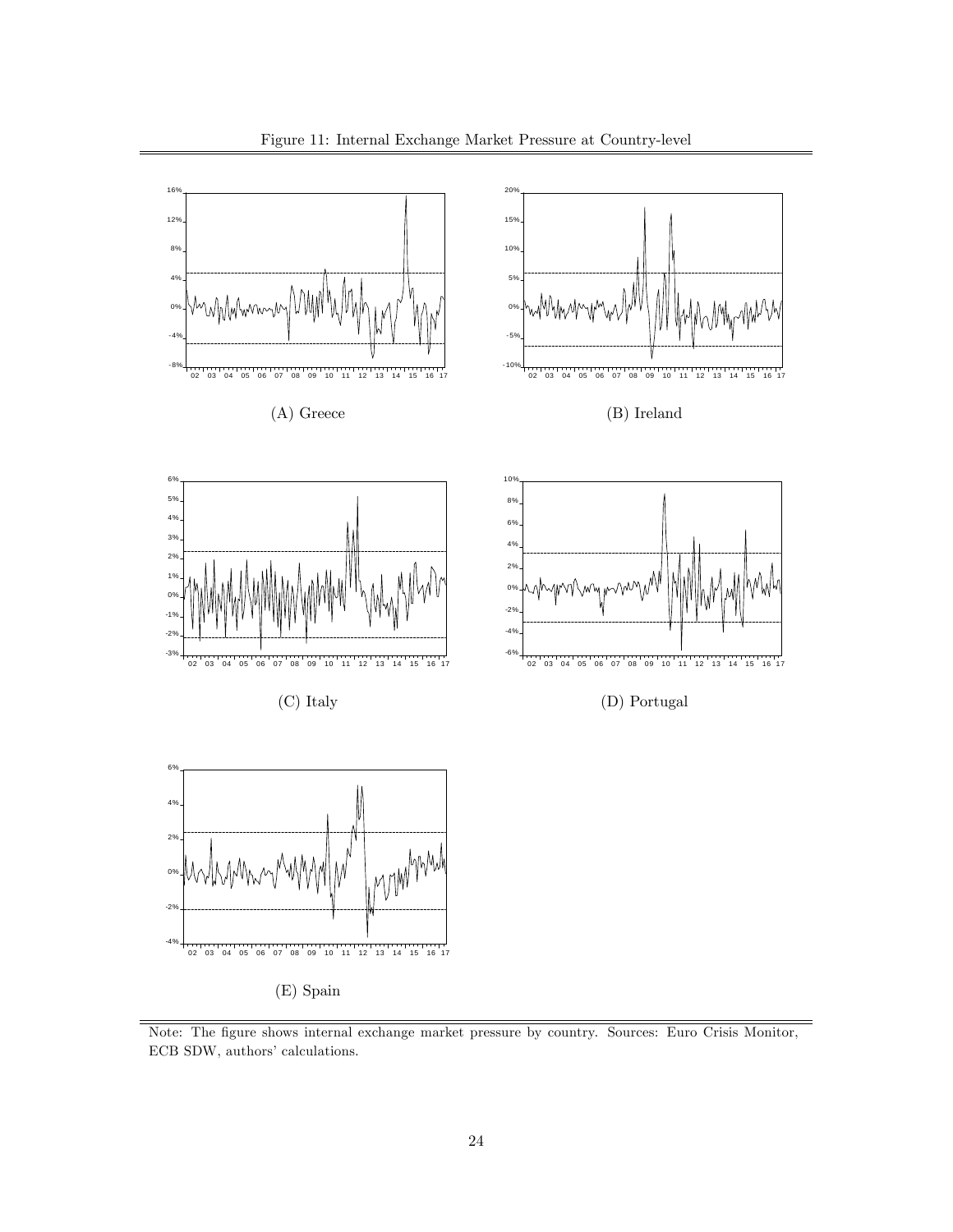## 6 Related Literature

Our findings suggest that policy choices in a currency union—especially of the European type—are restricted by a trilemma: In the face of free capital mobility, central banks may not be able to pursue a predefined monetary policy, such as an exit strategy, while simultaneously accommodating capital flight via a full-allotment policy. These policy decisions are incompatible and ultimately generate break-up expectations on the side of investors. This is a special version of the classical macroeconomic policy trilemma (Mundell, 1963; Obstfeld and Taylor, 1998) applied to currency unions.<sup>32</sup> The main difference lies in the interpretation of monetary dependence: When the exchange rate is fixed and capital internationally mobile, the classical trilemma predicts that monetary policy is determined by the world interest rate through spillovers from center countries. In a currency union, however, the trilemma restriction applies also within the union independently of the international policy environment. After a certain threshold, the amount of net cross-border áows within the union determines the degree of monetary expansion. That is, although the euro is floating with respect to the rest of the world, monetary policy cannot be set freely.

As the global financial crisis has highlighted global interdependencies, the trilemma constraint has gained renewed interest, which shows up in a number of recently published papers. The discussion centers around the question whether the trilemma is still relevant in a highly integrated world. Three different views may be distinguished: First, in a series of papers, Rey  $(2013, 2016)$  argues that the global financial cycle has transformed the trilemma into a dilemma. A floating exchange rate regime is unable to isolate the economy from foreign shocks because capital flows obey global factors rather than domestic ones. This Önding is in line with evidence provided by Frankel et al. (2004) for the post-Bretton Woods period. Second, a different view argues that central banks' international reserves help to relax the trilemma constraint and basically turned it in a quadrilemma (Aizenman, 2013; Steiner, 2017). The third view argues that the trilemma trade-off is still a valid description of the international monetary system (see, among others, Georgiadis and Mehl, 2016; Obstfeld et al., 2017). Recent empirical evidence based on trilemma indexes supports the trilemma constraint (Aizenman et al., 2013; Klein and Shambaugh, 2015).<sup>33</sup> This confirms findings from previous decades (Shambaugh, 2004; Obstfeld et al., 2005). Finally, there is a literature that puts the trilemma in a wider context by changing one of its corners leading to a financial or policy trilemma besides the monetary one.<sup>34</sup>

Policies inconsistent with the trilemma constraint might induce a speculative attack. Speculative attacks are the response to the depletion of resources in Öxed-price environments: A shrinking stock of natural resources at fixed prices in the Hotelling-Salant-Henderson model (see Obstfeld, 1994; Salant and Henderson, 1978) or declining reserves in fixed exchange rate systems (see Krugman, 1979) are typical examples. In our case of a currency union, refinancing credit of the countries with net TARGET claims – and the associated safe asset collateral— is the shrinking resource.

The literature on the creation of the European Monetary Union already discussed the possibility of a speculative attack linked to the final bilateral conversion rates, the so-called "endgame problem." Garber (1999), Flood and Garber (2000), and Kenen (2000) argue that the operational rules of the TARGET system enable central banks to defend the currency union against any speculative attack. The reason for this is that NCBs can accumulate unlimited claims and liabilities towards each other. They also point out the risk of an attack, if the political support for unlimited TARGET2 balances is not given. Overall, there was a widespread consensus in the academic literature that corner solutions purely floating exchange rates and monetary unions—are not vulnerable to speculative attacks (see,

 $32$ The classical trilemma, based on the works of Mundell, states that only two out of the three potential policy goals of an independent monetary policy, a fixed exchange rate regime and free capital mobility are jointly feasible.

<sup>3 3</sup>Aizenman et al. (2013) and Popper et al. (2013) examine countriesí policy choices within the trilemma constraint over time.

 $34$ For the euro area, Bordo and James (2014) identify a financial trilemma, which highlights the trade-off between Önancial stability, Öxed exchange rates and capital áows. In a policy context the same authors argue that Öxed exchange rates and capital áows may be incompatible with independent national policies and democratization. According to Schoenmaker (2011), there exists a financial trilemma besides the monetary one, where financial stability, financial integration and national financial policies are jointly incompatible.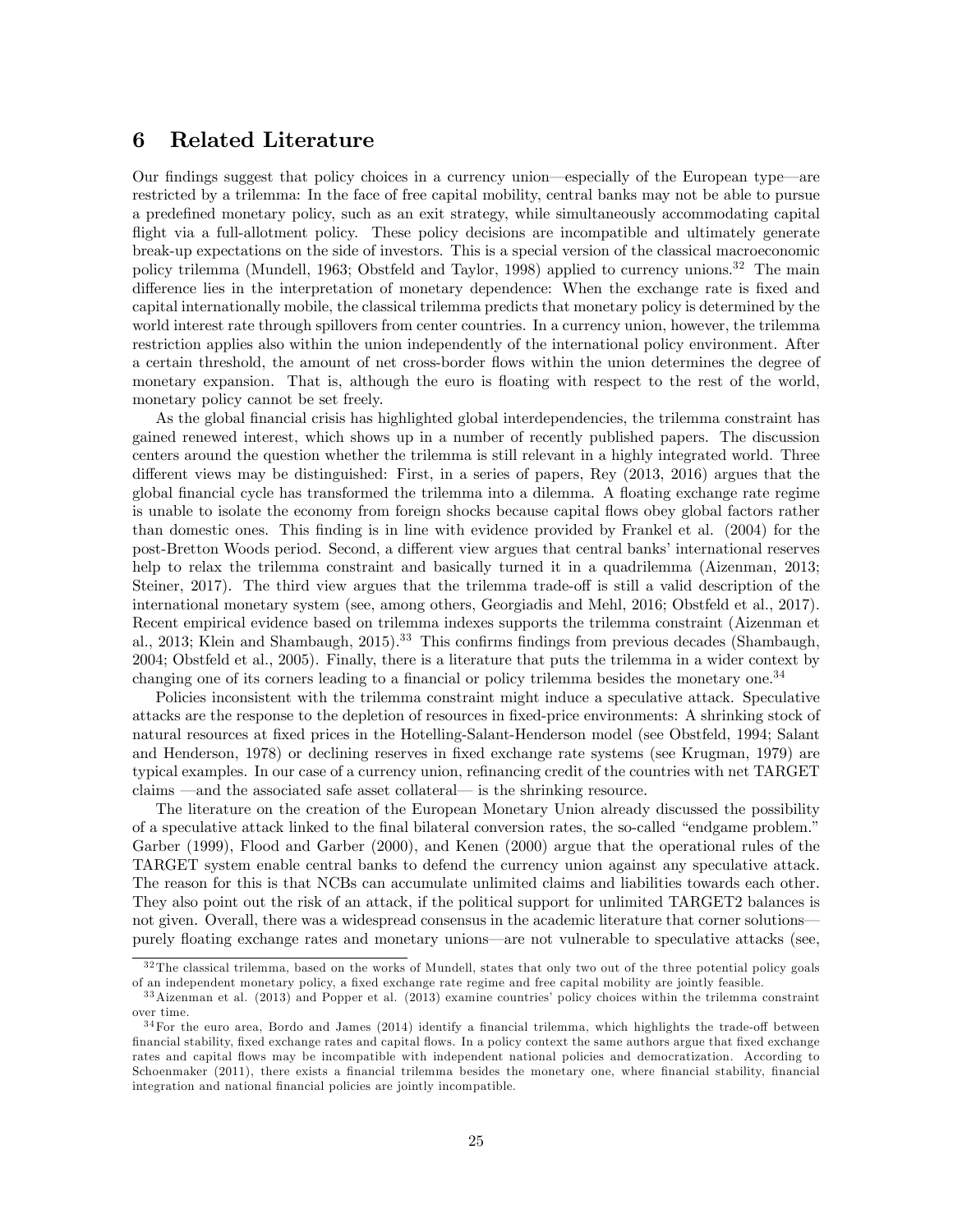e.g., Frankel, 1999).<sup>35</sup>

Our paper is also closely related to Sinn and Wollmershäuser (2012). This paper was the first to interpret the euro crisis as a balance of payments crisis and the TARGET2 liabilities as an internal balance of payments deficit. It also raised the issue that refinancing credit in Germany has a lower bound and capital flight as well as current account financing via the Eurosystem cannot go on indefinitely. There are, however, several differences with respect to our paper: First, the lower bound of refinancing credit by itself does not constitute a limit on capital áows, as the NCBs with net TARGET claims are able to take deposits and in principle run a negative net balance with private banks in the Eurosystem. Thus, only the combination of the lower bound of refinancing credit in the recipient countries of capital flight and the exit strategy of the ECB (or any fixed monetary target)—Europe's trilemma—create the setting for a speculative attack. Second, Sinn and Wollmershäuser are lacking an important facet of the investors' motivation. The central banks' actions in countries with both TARGET2 claims and liabilities affected the supply of safe and risky assets available for trading. The anticipated price effects of these relative supply changes have fueled the dynamics of capital áows shortly before the ECB gave up its exit strategy. Clearly both views do not exclude each other, but focus on a different dimension of the events in 2011/12.

## 7 Conclusions

While TARGET balances are *de jure* unlimited according to the statutes of the European System of Central Banks, our analysis shows that there exists a de facto limit when the system of central banks sticks to its monetary policy goals. Unlimited credit can only be provided by national central banks if monetary policy does not constrain the length of the balance sheet in the aggregate. Furthermore, political limits may exist that prevent the TARGET2 claims from moving to arbitrarily large amounts.

The analysis in this paper elaborates on this de facto limit and provides the theoretical framework and empirical background needed to discuss policy questions, such as the current debate on exit strategies from unconventional policies. A better understanding of the earlier episode is useful to improve the design of the next exit strategy and reduce the risks of future attacks under the current institutional arrangements.

Moving forward, the euro area needs to take into account what is best described as the European version of the trilemma: It cannot at the same time have a common currency, independent control over the monetary base and accommodate unlimited internal capital áight via central banks. The proposed index of exchange market pressure may help policy makers and investors to monitor the implications arising from this insight.

 $35$  For instance Jeffrey Frankel states that "Monetary union and pure floating are the two regimes that cannot be subjected to speculative attack." (1999, p.8). Also Dooley (1998, p.24) expressed this view, although more cautiously, when he pointed out that "a speculative attack is possible in a full currency union but not very likely."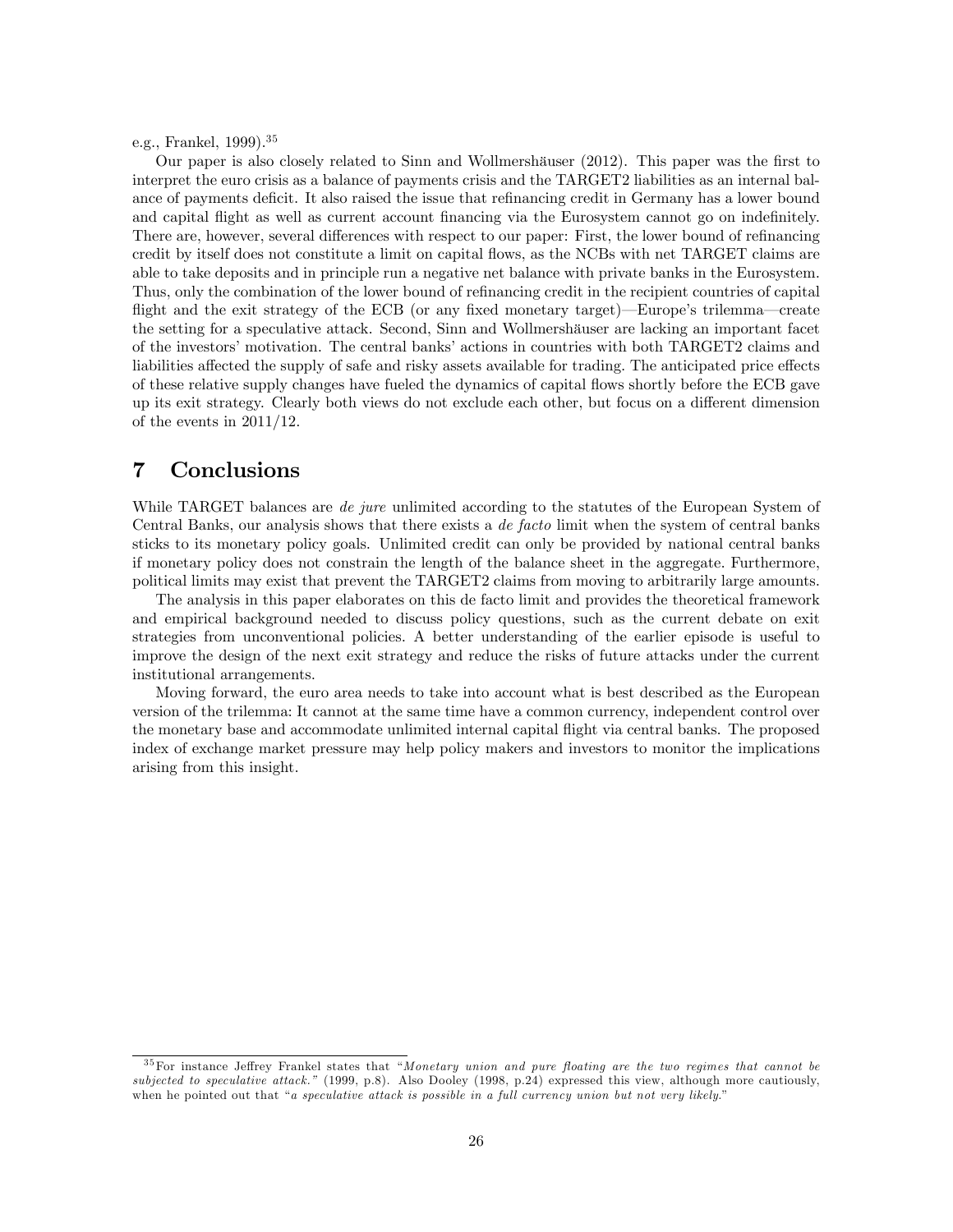## References

- [1] Aizenman, J. (2013). The impossible trinity from the policy trilemma to the policy quadrilemma. Global Journal of Economics, 2(01), 1350001.
- [2] Aizenman, J., & Binici, M. (2016). Exchange market pressure in OECD and emerging economies: domestic vs. external factors and capital flows in the old and new normal. Journal of International Money and Finance,  $66, 65-87$ .
- $[3]$  Aizenman, J., Chinn, M. D., & Ito, H. (2013). The "impossible trinity" hypothesis in an era of global imbalances: measurement and testing. Review of International Economics,  $21(3)$ ,  $447-458$ .
- [4] Aizenman, J., Chinn, M. D., & Ito, H. (2016). Monetary policy spillovers and the trilemma in the new normal: periphery country sensitivity to core country conditions. Journal of International Money and Finance,  $68$ ,  $298-330$ .
- [5] Auer, R. A. (2014). What drives TARGET2 balances? Evidence from a panel analysis. Economic Policy,  $29(77)$ ,  $139-197$ .
- [6] Bordo, M., & James, H. (2014). The European crisis in the context of the history of previous financial crises. Journal of Macroeconomics, 39, 275–284.
- [7] Caballero, R. J., Farhi, E., & Gourinchas, P. O. (2017). The safe assets shortage conundrum. The Journal of Economic Perspectives,  $31(3)$ ,  $29-46$ .
- [8] Cecchetti, S. G., McCauley, R. N., & McGuire, P. M. (2012). Interpreting TARGET2 balances. BIS Working Papers No 393.
- [9] Dooley, M. (1998). Speculative attacks on a monetary union? International Journal of Finance & Economics,  $3, 21-26$ .
- [10] Drechsler, I., Drechsel, T., Marquez-Ibanez, D., & Schnabl, P. (2016). Who borrows from the lender of last resort? The Journal of Finance,  $71(5)$ ,  $1933-1974$ .
- [11] Flood, R. P., & Garber, P. M. (1984). Collapsing exchange rate regimes: some linear examples. Journal of International Economics,  $17(1-2)$ ,  $1-13$ .
- [12] Flood, R. P., & Garber, P. M. (2000). Is launching the euro unstable in the endgame? In: Paul Krugman (ed.), Currency Crises, University of Chicago Press, 163–177.
- [13] Frankel, J. (1999). No single currency regime is right for all countries or at all times. NBER WP 7338. National Bureau of Economic Research.
- [14] Frankel, J., Schmukler, S. L., & Serven, L. (2004). Global transmission of interest rates: monetary independence and currency regime. Journal of International Money and Finance,  $23(5)$ ,  $701-733$ .
- [15] Garber, P. M. (1999). The Target mechanism: will it propagate or stifle a Stage III crisis? Carnegie-Rochester Conference Series on Public Policy,  $51(1)$ ,  $195-220$ .
- [16] Georgiadis, G., & Mehl, A. (2016). Financial globalisation and monetary policy effectiveness. Journal of International Economics, 103, 200–212.
- [17] Girton, L., & Roper, D. (1977). A monetary model of exchange market pressure applied to the postwar Canadian experience. American Economic Review,  $67(4)$ , 537–548.
- [18] Kenen, P. B. (2000). Comment on: Is launching the Euro unstable in the endgame? In: Paul Krugman (ed.), Currency Crises, University of Chicago Press, 177–181.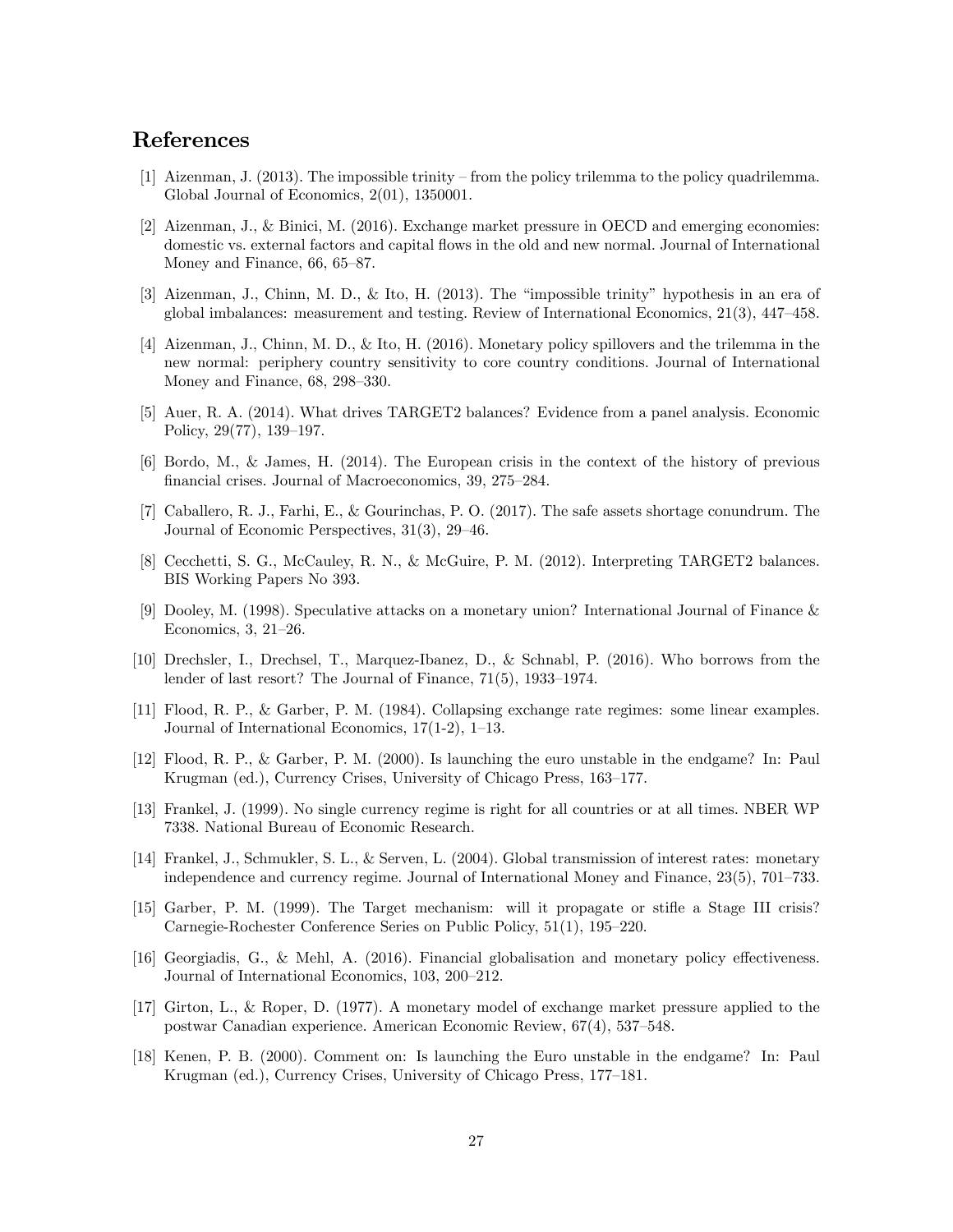- [19] Klein, M. W., & Shambaugh, J. C. (2015). Rounding the corners of the policy trilemma: sources of monetary policy autonomy. American Economic Journal: Macroeconomics,  $7(4)$ ,  $33-66$ .
- [20] Krugman, P. (1979). A model of balance-of-payments crises. Journal of Money, Credit and Banking,  $11(3)$ ,  $311-325$ .
- [21] Marsh, D. (2009). The euro: the politics of the new global currency. Yale University Press.
- [22] Mundell, R. A. (1963). Capital mobility and stabilization policy under fixed and flexible exchange rates. Canadian Journal of Economics and Political Science, 29(4), 475-485.
- [23] Obstfeld, M. (1994). The logic of currency crises. Cahiers Economiques et Monétaires, 43, 189–213.
- [24] Obstfeld, M., Ostry, J. D., & Qureshi, M. S. (2017). A tie that binds: revisiting the trilemma in emerging market economies. IMF Working Papers 17/130.
- [25] Obstfeld, M., Shambaugh, J. C., & Taylor, A. M. (2005). The trilemma in history: tradeoffs among exchange rates, monetary policies, and capital mobility. The Review of Economics and Statistics,  $87(3)$ ,  $423-438$ .
- [26] Obstfeld, M., & Taylor, A. (1998). The Great Depression as a watershed: international capital mobility over the long run. In: M. Bordo, C. Goldin, and E. White (eds.), The Defining Moment: The Great Depression and the American Economy in the Twentieth Century, University of Chicago Press, 353-402.
- [27] Popper, H., Mandilaras, A., & Bird, G. (2013). Trilemma stability and international macroeconomic archetypes. European Economic Review, 64, 181–193.
- [28] Rey, H. (2013). Dilemma not trilemma: the global cycle and monetary policy independence. Proceedings - Economic Policy Symposium - Jackson Hole, Federal Reserve Bank of Kansas City.
- [29] Rey, H. (2016). International channels of transmission of monetary policy and the Mundellian trilemma. IMF Economic Review,  $64(1)$ ,  $6-35$ .
- [30] Sachs, J., Tornell, A., & Velasco, A. (1996). The collapse of the Mexican peso: what have we learned? Economic Policy,  $11(22)$ ,  $13-63$ .
- [31] Salant, S. W., & Henderson, D. W. (1978). Market anticipations of government policies and the price of gold. Journal of Political Economy, 86, 627–648.
- [32] Schnabl, G. & Freitag, S. (2012). Reverse causality in global and intra-European imbalances. Review of International Economics,  $20(4)$ ,  $674-690$ .
- [33] Schoenmaker, D. (2011). The financial trilemma. Economics Letters,  $111(1)$ , 57–59.
- [34] Shambaugh, J. C. (2004). The effect of fixed exchange rates on monetary policy. The Quarterly Journal of Economics,  $119(1)$ ,  $301-352$ .
- [35] Sinn, H. W. (2014). The Euro trap: on bursting bubbles, budgets, and beliefs. Oxford University Press.
- [36] Sinn, H. W., & Westermann, F. (2005). The Euro, Eastern Europe, and black markets: the currency hypothesis. In P. De Grauwe, Exchange Rate Modelling: Where Do We Stand? MIT Press, 207-238.
- [37] Sinn, H. W., & Wollmershäuser, T. (2012). Target loans, current account balances and capital flows: the ECB's rescue facility. International Tax and Public Finance,  $19(4)$ ,  $468-508$ .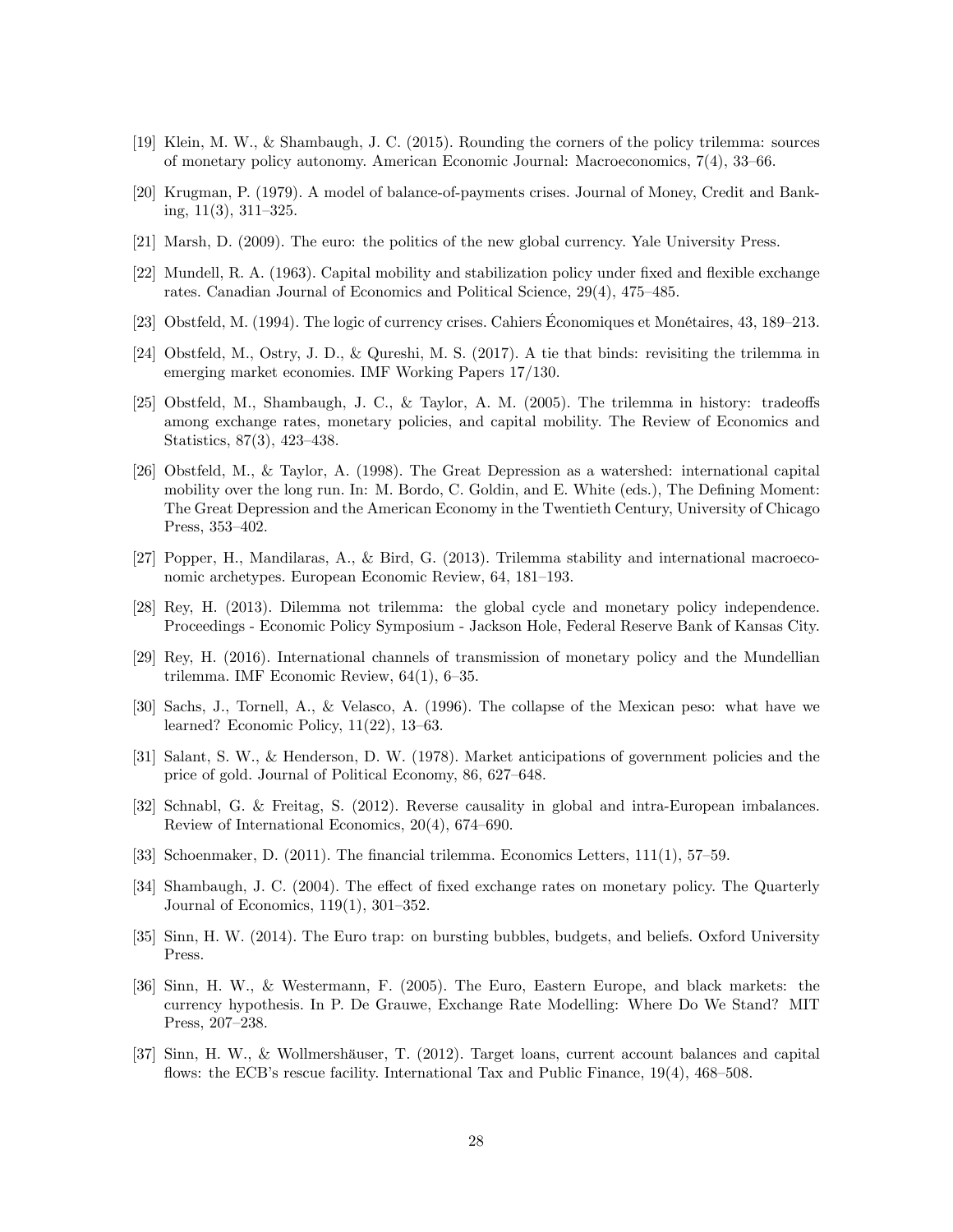- [38] Steiner, A. (2017). Central banks and macroeconomic policy choices: relaxing the trilemma. Journal of Banking  $&$  Finance, 77, 283-299.
- [39] Steinkamp, S., & Westermann, F. (2014). The role of creditor seniority in Europe's sovereign debt crisis. Economic Policy,  $29(79)$ ,  $495-552$ .
- [40] Steinkamp, S., Tornell, A., & Westermann, F. (2017). The euro areaís common pool problem revisited: has the single supervisory mechanism ameliorated forbearance and evergreening? CESifo Working Paper No. 6670.
- [41] Tornell, A., (2013). The dynamic tragedy-of-the-commons in the Eurozone and Target2. Mimeograph, UCLA.
- [42] Westermann, F. (2012). Two types of capital áight: will a common deposit insurance help to stabilise the TARGET2 imbalances? In: T. Beck, Banking Union for Europe - Risks and Challenges, Centre for Economic Policy Research, 57.
- [43] Westermann, F. (2014). TARGET2 and central bank balance sheets: discussion. Economic Policy,  $29(77), 117–125.$
- [44] Weymark, D. N. (1995). Estimating exchange market pressure and the degree of exchange market intervention for Canada. Journal of International Economics,  $39(3)$ ,  $273-295$ .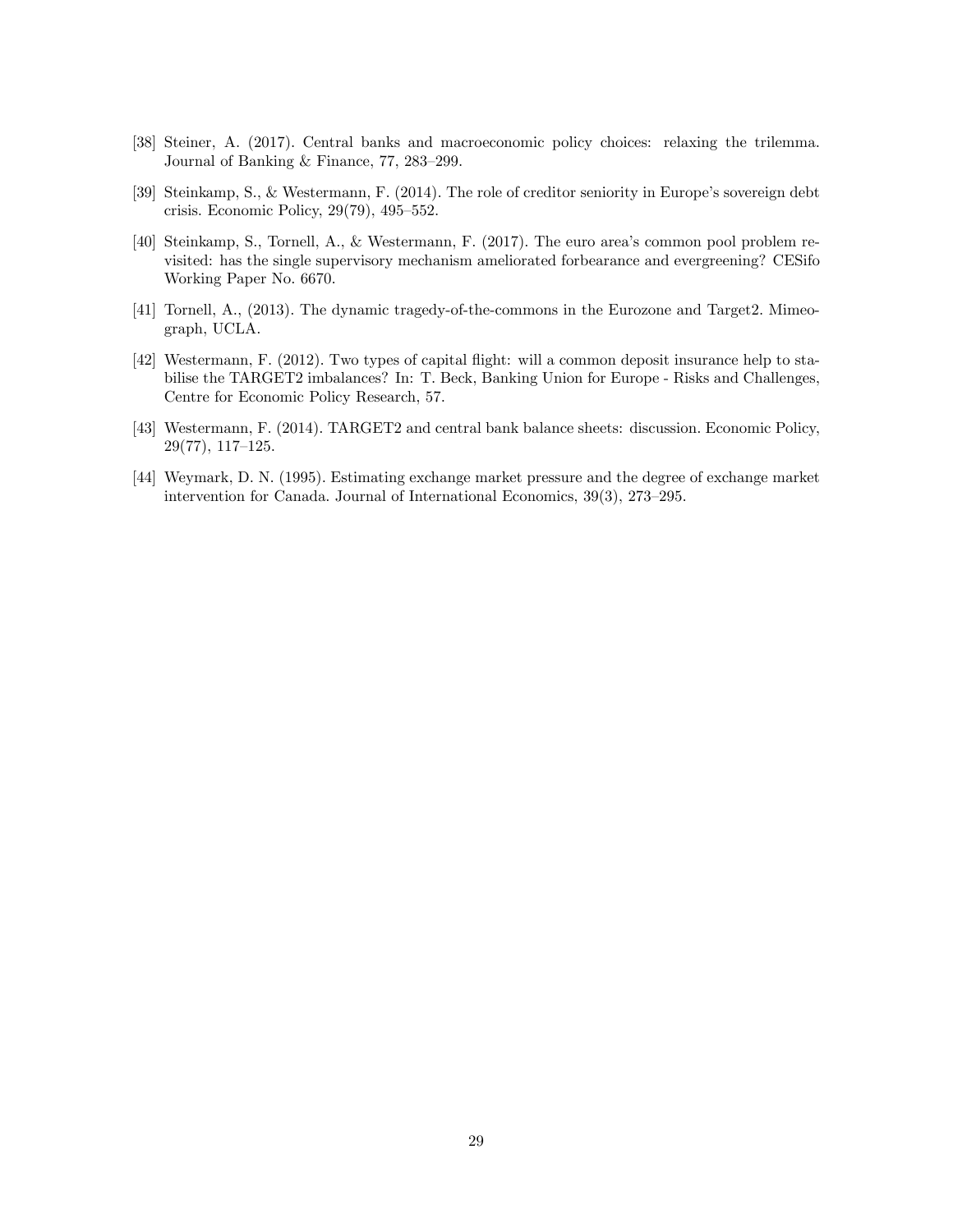## Appendix A: Institutional Background and Bank-Level Perspective

In this appendix, we provide the institutional background of the analysis from the perspective of a single investor and a single bank engaging in capital flight. In our view, this is a necessary preliminary step to understanding the portfolio balance model in Section 4 and the motivation of our exchange market pressure index derived in Section 5.

## A.1 The nature of capital flight, full allotment and the TARGET2 system

The capital outflows of 2011, depicted in Figure 2, can certainly be interpreted as a wave of capital flight reminiscent of episodes in emerging market economies such as Latin America or Asia in the mid to late 1990s. To understand the similarities and differences, it is important to analyze the institutional framework that set the stage for the capital outflows. We first give an intuitive example for why the system of central banks and the TARGET2 clearing system played a major role in the capital account reversal and argue that, without the involvement of central banks, capital áight would not have been successful.

Suppose, for instance, the central bank were entirely passive—its policies were neither expansionary nor contractionary. It would not lend to banks or conduct any open market operations. In this setting, a simple thought experiment helps to illustrate why the central banks were important: If an investor took some Spanish government bonds, for instance, put them in his backpack and took the plane from Madrid to Frankfurt, he would not have gained very much from this type of "capital flight." Upon arrival in Frankfurt, he would have realized that Spanish government bonds were traded at unfavorable prices just as in Madrid. After he deposited them in a safe at the Commerzbank in Frankfurt, they would not be any more protected from default of the Spanish government or from Euro break-up risk. This layman's type of capital flight would be entirely unsuccessful.

In Europe, however, the Eurosystem of central banks was not passive. In summer 2011, it had a full-allotment system in place where banks were able to borrow unlimited amounts against eligible collateral. This policy has been used by investors to engage in a more successful type of capital áight via the central banking system: Instead of putting the bonds in their backpack, they gave them to the Central Bank of Spain as collateral and received Euros in exchange, in the form of deposits on a private bankís reserve account at the central bank. These deposits were then wire transferred to Germany via the TARGET2 system. The TARGET system is a clearing platform introduced at the same time as the single currency. In the euro area, all international transactions are settled in central bank money via this TARGET2 system. This is why the Bundesbank became involved in capital áight. The Euros created in Spain and other countries were wire transferred to Germany and credited by the Bundesbank to a reserve account of a private bank in Germany. The investor was then able to use these deposits to buy German government bonds, real estate or equity.

The key difference between the two examples is the following. In the first example, the investor was simply moving his risky assets from one country to another. In the second example, he was able to convert risky assets into a safe investment.

### A.2 The balance sheet mechanics

In the following subsections, we examine how a transfer of deposits between two countries affects the balance sheets of their commercial banks and their NCBs.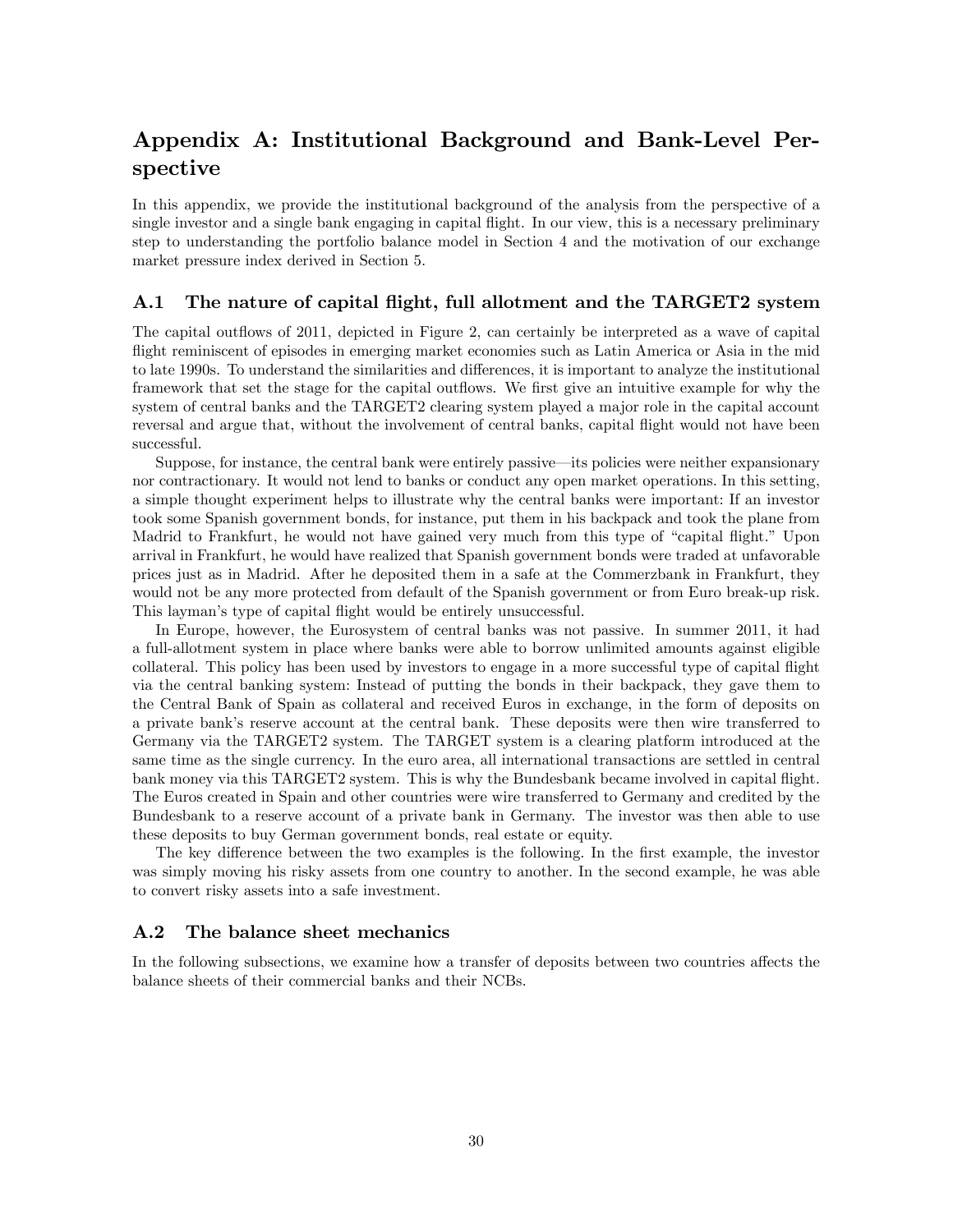#### A.2.1 A transfer of deposits with passive central banks

Let us assume that there are only two private banks and two central banks. We call the private banks Santander and Commerzbank and the central banks are the Bank of Spain and the Bundesbank.<sup>36</sup> The private banks have three types of assets: Governments bonds  $(B)$ , loans to firms  $(L)$  and a reserve account at the central bank  $(D_r)$ . Moreover, there are two types of liabilities: deposits from private households  $(D_n)$  and loans from the central bank  $(C)$ . The central banks have government bonds and credit to banks as their assets and money  $(M)$  and deposits of private banks  $(D<sub>r</sub>)$  as liabilities. The analysis is conducted from the perspective of Germany as a "home" country and Spain as "foreign" denoted by asterisks.

Figure 12: Deposit Transfers Are Offset by Transfers of Other Private Assets

| Bank of Spain |                                                                          | Bundesbank     |                |  |
|---------------|--------------------------------------------------------------------------|----------------|----------------|--|
| Assets        | Liabilities                                                              | Assets         | Liabilities    |  |
| $B^*$         | $M^*$                                                                    | В              | M              |  |
| $C^*$         | $D_r^*$                                                                  | $\overline{C}$ | $D_r$          |  |
|               |                                                                          |                |                |  |
| Santander     |                                                                          | Commerzbank    |                |  |
|               |                                                                          |                |                |  |
| Assets        | Liabilities                                                              | Assets         | Liabilities    |  |
| $B^*$         |                                                                          |                | $D_p \uparrow$ |  |
| $L^*$         | $D_{\overline{\mathbb{F}}_{\mathbb{Z}\ast}}^{\overline{\ast}}\downarrow$ | L              |                |  |
|               |                                                                          |                |                |  |

Suppose the owner of private deposits,  $D_p^*$ , would like to move his deposits from Spain to Germany. In normal times, this operation could be achieved without involvement of the central banks (other than for a brief interval when they execute the transfer). In good times, Santander would have three options to raise the liquidity needed to execute the transfer: (i) use excess reserves or borrow in the interbank market, (ii) sell some of its bonds or (iii) let some loans expire to generate the liquidity to execute the transfer. Commerzbank, on the other hand, will receive the deposits and can use them to Önance any of the same alternative investments. For instance, as illustrated in the balance sheet presentation in Figure 12, in equilibrium it could buy those bonds sold by Santander.

#### A.2.2 A transfer of deposits with an active central bank

Step 1: In crisis times, we assume that (i) there is no functioning interbank market, (ii) Santander cannot sell its assets (without accepting Öre-sale prices), (iii) Santander cannot easily let loans expire as a large share is nonperforming and (iv) it does not hold any excess reserves. Furthermore, we assume the central bank is active and pursues a full-allotment policy.

<sup>&</sup>lt;sup>36</sup> The names of the banks are chosen arbitrarily. Banco Santander is the largest Spanish Bank, with the strongest Tier 1 capital base. For Germany, "Deutsche Bank" is the largest, but the name can easily be confused with a central bank by an international reader. Commerzbank is a close follow-up.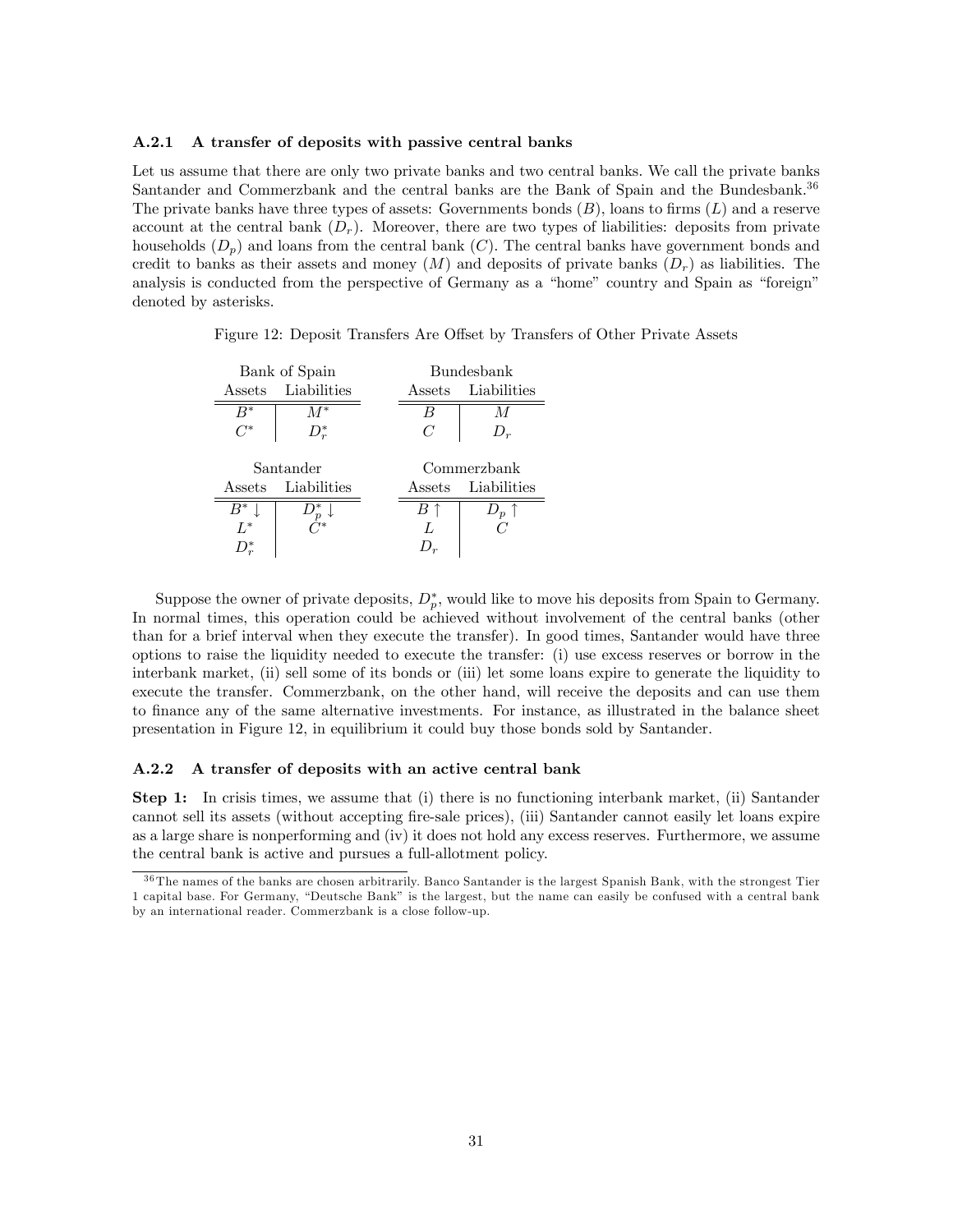| Bank of Spain |                                      | Bundesbank     |                |
|---------------|--------------------------------------|----------------|----------------|
| Assets        | Liabilities                          | Assets         | Liabilities    |
| $B^*$         | $M^*$                                | B              | M              |
| $C^*$ ↑       | $D_r^*$                              | C              | $D_r \uparrow$ |
|               | $T \uparrow$                         | $T \uparrow$   |                |
|               |                                      |                |                |
| Santander     |                                      | Commerzbank    |                |
| Assets        | Liabilities                          | Assets         | Liabilities    |
| $B^*$         | $D_p^* \downarrow$<br>$C^* \uparrow$ | B              | $D_p \uparrow$ |
| $L^*$         |                                      | $\overline{L}$ | C              |
| $D^*$         |                                      | $D_r$ î        |                |

Figure 13: Deposit Transfers Are Offset by TARGET Positions

In this case (see Figure 13), the withdrawal of deposits is offset by Santander's borrowing from the Bank of Spain. Via the TARGET2 clearing system, it is the Bundesbank's obligation to credit the deposits to the Commerzbank's reserve account. The Bank of Spain gets a claim on Santander and the Bundesbank gets a liability to Commerzbank. To offset this imbalance, a TARGET2 liability is recorded for the Bank of Spain and a corresponding TARGET2 claim for the Bundesbank.<sup>37</sup>

Step 2: Of course, it is unattractive for Commerzbank to hold simultaneously deposits and loans vis-à-vis the Bundesbank. The loans have a higher interest rate than the deposits and the private bank is losing money this way. Therefore, to the extent possible, Commerzbank uses the liquidity it receives in the first instance to repay the loans from the Bundesbank (see Figure 14).

Figure 14: Sterilization: Monetary Base Remains Constant

| Bank of Spain |                    | Bundesbank     |                    |
|---------------|--------------------|----------------|--------------------|
| Assets        | Liabilities        | Assets         | Liabilities        |
| $B^*$         | $M^*$              | B              | M                  |
| $C_b^*$       | $D_r^*$            | $C\downarrow$  | $D_r \downarrow$   |
|               | T                  |                |                    |
|               |                    |                |                    |
|               |                    |                |                    |
|               | Santander          |                | Commerzbank        |
|               | Assets Liabilities |                | Assets Liabilities |
| $B^*$         |                    | G              | $D_P$              |
| $L^*$         | $D_P^*$            | $\overline{L}$ | $C\perp$           |

An important aspect of this second step is the following: As long as Commerzbank is repaying its loans at the central bank, the total monetary base  $(M0 = M^* + M + D_r^* + D_r)$  does not increase as a result of capital áight. In a way, the Bank of Spain is pursuing an expansionary monetary policy by lending to Santander and the Commerzbank is sterilizing the effect on the monetary base by repaying its loans to the Bundesbank. However, this sterilization cannot last forever; it only works as long as  $C \geq 0$  at the Bundesbank. As the loans of Commerzbank from the Bundesbank, C, approach zero, a limit is reached, where each additional Euro transferred via the TARGET2 system will increase the monetary base. This creates a conflict between two central bank objectives: price stability and financial stability, ensured by the free mobility of capital and the full-allotment policy. In Section 4, we attribute the strength of the capital flight to investors' uncertainty on how the ECB would react to this predicament.

 $37$  Neither is a direct claim or liability between the two central banks. Rather, they are indirect claims and liabilities against the Eurosystem.